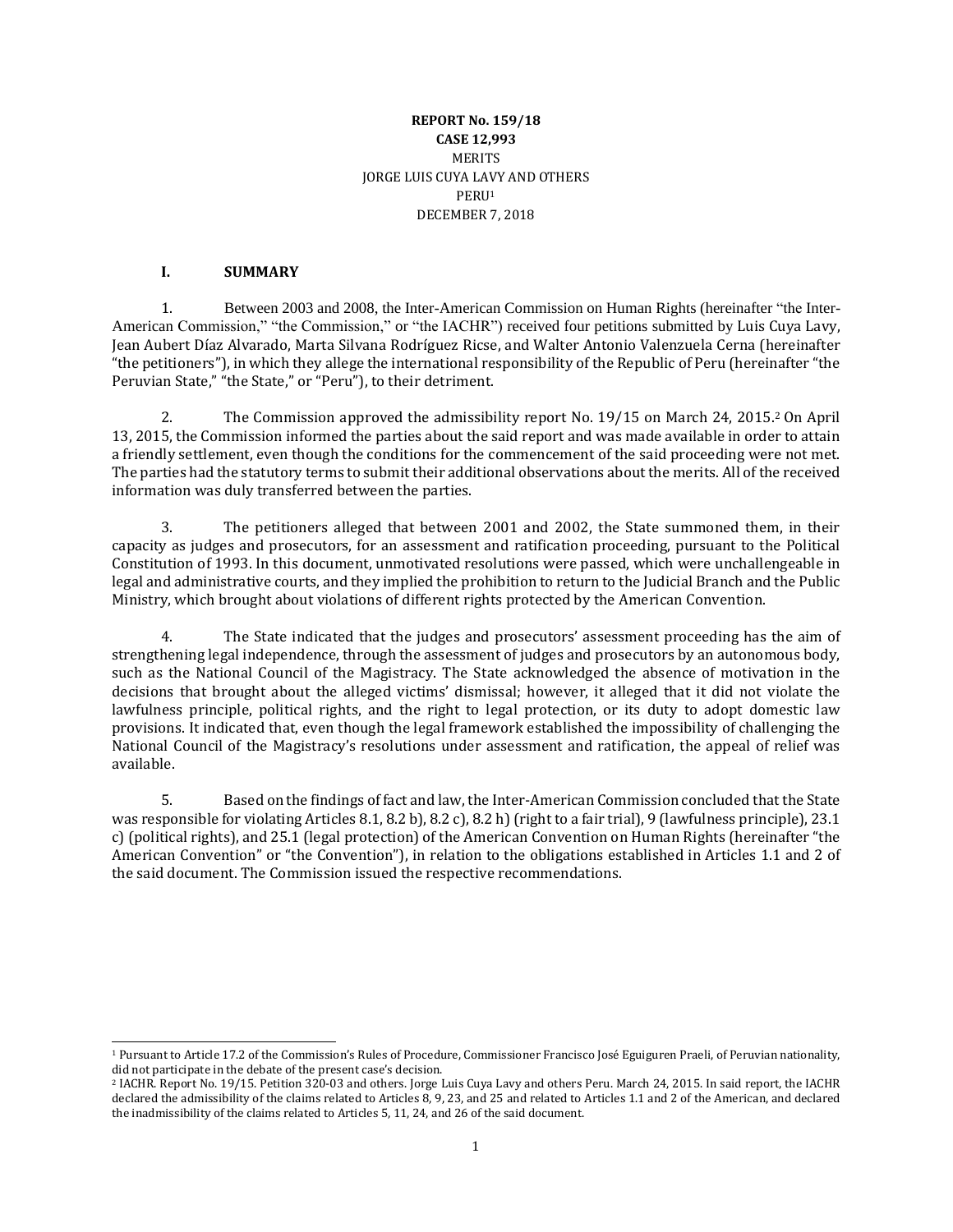## **II. ARGUMENTS OF THE PARTIES**

## **A. Petitioners**

6. They indicated that they were judges or prosecutors in Peru and that from 2000, the National Council ofthe Magistracy (hereinafter "the NCM") subjected them to the assessment and ratification proceeding for judges and prosecutors, included in Articles 154, subparagraph 2 of the Peruvian Political Constitution, and that it should be carried out every seven years, and it culminated in their non-ratification, as well as the prohibition for them to return to the Judicial Branch and the Public Ministry.

7. **Jorge Luis Cuya Lavy** made reference to the fact that he had been Specialized Civil Head Judge in the Judicial District of Lima since 1994. He indicated that he was summoned for judges' assessment and ratification in 2001, in whose framework he attended a personal interview before the NCM and he was not asked about his work performance but about his private life, family, sexual preferences, and hobbies. He added that, due to the unmotivated resolution of November 20, 2002, his appointment was annulled and his judge capacity was canceled. Moreover, he was prohibited from returning to the Judicial Branch and the Public Ministry. He indicated that the whole assessment and ratification proceeding was secret. He expressed that the assessment and ratification proceeding was carried out in transition context during the dictatorial regime of Former President Alberto Fujimori, under the direct control of the NCM by the Judicial Branch.

8. Furthermore, **Jean Aubert Díaz Alvarado and Marta Silvana Rodriguez Ricse** said that they were prosecutors in Peru. Mr. Díaz Alvarado indicated that he entered the Judicial Branch as Adjunct Provincial Prosecutor in 1989, in his capacity as Head in the province of Huancayo, department of Junín. He indicated that he was summoned for an interview before the National Council of the Magistracy. During the said interview, he said that he was not charged; however, one councilor questioned him about the criminal complaint the petitioner filed against the former dean of the Bar Association of Junín. He indicated that his appointment was annulled and his prosecutor capacity was canceled through the resolution of July 13, 2001, when he was the Provincial prosecutor of Aggravated Offenses and Smuggling in Huancayo.

9. In addition, Ms. Rodríguez Ricse indicated that she entered the Public Ministry as Law Technician II on March 31, 1982, and she was later appointed as Provisional Adjunct Provincial Prosecutor of Yauli on March 7, 1984. She indicated that she was never summoned for an interview before the National Council of the Magistracy; however, her appointment was annulled and his prosecutor capacity was canceled through the resolution of July 13, 2001, when she was the Provisional Provincial Prosecutor of the Third Criminal Provincial Public Prosecutor's Office.

10. The three of them indicated that the appeal of relief was declared contrary to law.

11. Mr. **Walter Antonio Valenzuela Cerna** indicated that he started his judicial career as Judge of the Third Magistrate's Court in Surco y Surquillo, on January 10, 1985, under the Peruvian Political Constitution of 1979, which on its Article 242, paragraph 2, insures his length of service until the age of 70, as well as his tenure, while his conduct and aptitude incumbent on the role were assessed. He added that, even though his career was regulated by the Constitution of 1979, the NCM summoned him for an assessment and ratification proceeding, retrospectively enforcing the Constitution of 1993, which included the assessment and ratification proceeding for judges and magistrates. He indicated that, due to the said situation, he filed for an appeal of relief on June 20, 2002 against his summons, which was rejected. He explained that he did not consider the proceeding as applicable to him, so he did not show up. In spite of this, the NCM annulled his appointment.

12. As regards the law, the alleged victims claimed violations of the **freedom from ex post facto** laws principle, right to a fair trial, legal protection, political rights, and the duty to adopt domestic law **provisions**.

13. Regarding the **freedom from ex post facto laws principle**, petitioner Cuya Lavy indicated that the said right was violated, since Article 146, paragraphs 2 and 3 of the Constitution of 1993 insured the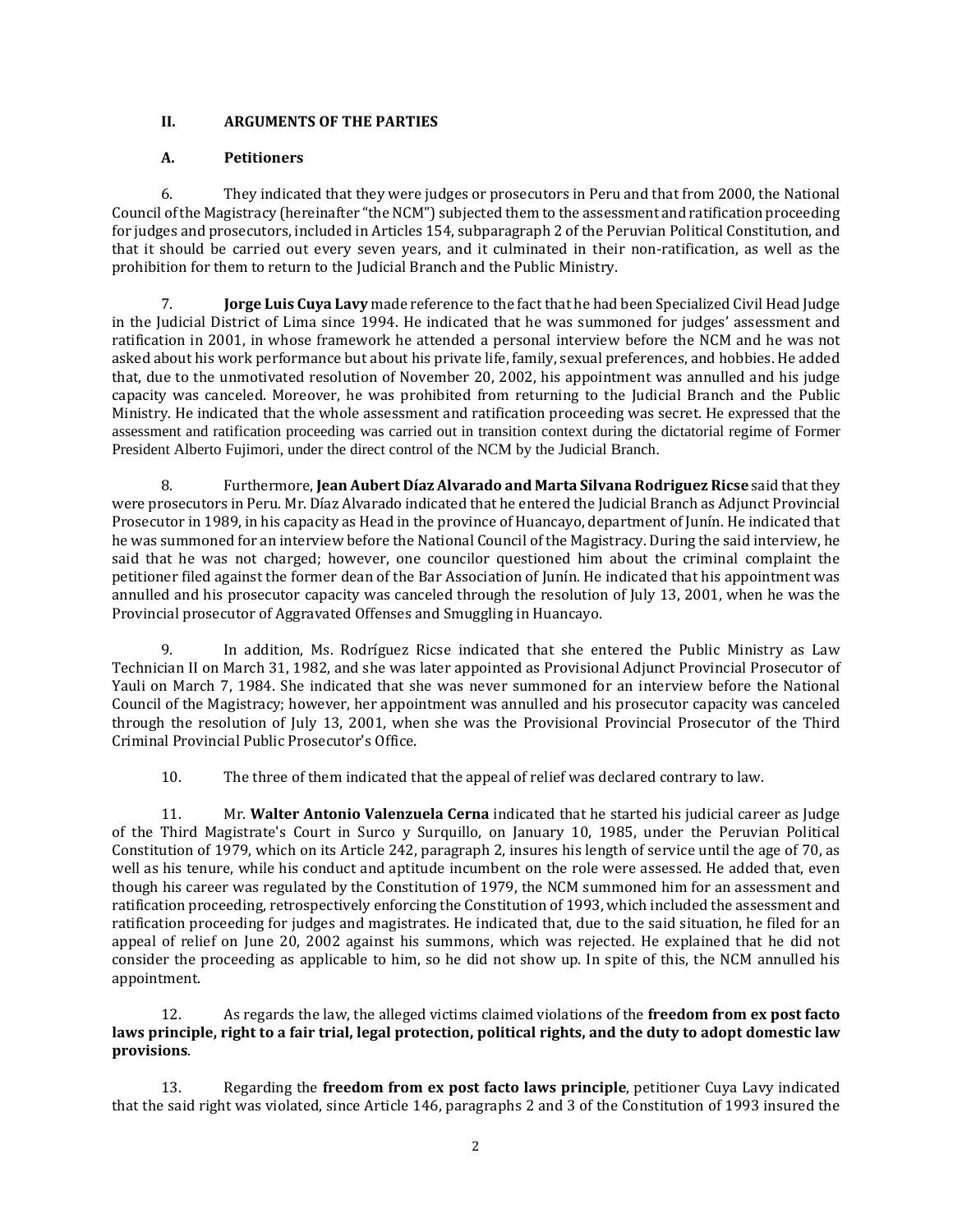permanence and tenure of the serving judges, while the good conduct and aptitude incumbent on the role were assessed. However, he was dismissed without presenting unfitting or improper conduct, or being charged for the latter. He said that no predetermined grounds were appealed to in the non-ratification resolution that motivated the adopted decision. Petitioner Valenzuela Cerna also referred to the retrospective application of the Constitution of 1993, since his employment was regulated by the Constitution of 1979.

14. Concerning the **right to a fair trial and legal protection**, they indicated that the said rights were violated, since the resolutions were unmotivated and no charges against them arose from these resolutions, so thatthey could defend themselves. They also mentioned the impossibility of challenging the NCM's non-ratification resolutions. Particularly, Mr. Cuya Lavy indicated that he was not allowed to submit evidence or arguments in his favor, and that he was refused the access to the court records, since the proceeding was secret. Mr. Valenzuela Cerna said that the NCM passed a resolution, declaring its non-ratification in his absence.

15. With respect to **political rights**, they indicated that their right to access to public service, since the NCM's resolutions imply a perpetual punishment because they entail the permanent impossibility of returning to the Judicial Branch or the Public Ministry, refusing them the access to public service. They indicated that the NCM made use of subjective, discretionary, and arbitrary criteria to decide the nonratification, which affects the justice operators' independence. Regarding the duty to adopt domestic law provisions, they indicated that the legal code applied to them was not consistent with the Inter-American system's standards on the necessary safeguards for judges and government officials.

# **B. State**

16. The State indicated that Article 154, subparagraph 2 of the Peruvian Constitution includes the assessment and ratification proceeding for judges and prosecutors of all categories once every seven years. It indicated that this proceeding is an assessment carried out by NCM's members, regarding the conduct and aptitude incumbent on the role, considering the judicial production, merits, and reports of Bar Associations and background on their conduct. Moreover, it said that within the said proceeding, those under assessment were interviewed. It indicated that, based on the said elements, the NCM adopted a decision on the ratification or non-ratification of those under assessment. It alleged that the dismissal did not constitute a penalty or deprive them of the rights acquired pursuant to law, and that there was the possibility of challenging the resolution by means of a special remedy and an appeal of relief, in the case of due process violations.

17. It indicated that the summons to ratification proceedings began in 2000, after seven years of the 1993 Constitution's effectiveness. In general terms, it stated thatthe said proceeding was incompatible with the American Convention and that its objective was to strengthen the Judicial Branch's independence by means of an assessment for judges and prosecutors, conducted by an autonomous body.

18. The State firstly acknowledged that during the assessment and ratification proceedings, unmotivated resolutions were passed and that only the people personally interviewed were the ones indicated by the Council plenary or at the express request of the magistrates, and no appeal was allowed. However, later on, through Law No. 28237, the motivation for assessment and ratification resolutions was added as a requirement, and the right to challenge these resolutions was acknowledged, if the resolutions were unmotivated and/or if the right to a hearing was not granted. It informed that the Regulations Governing the Assessment and Ratification of magistrates of the Judicial Branch and Prosecutors of the Public Ministry was approved in 2005, in which the obligatory nature of the motivation and personal interview with the magistrate is acknowledged.

19. Regarding the law, the State recognized violations of the **right to a fair trial** and indicated that it did not violate the **freedom from ex post facto laws principle**, the **rights to legal protection**, **political rights**, and **the duty to adopt domestic law provisions**.

20. With respect to the **right to a fair trial**, it said that the absence of motivation of the NCM's resolutions affected the due process; therefore, friendly settlement proceedings were initiated in other cases. As regards the **freedom from ex post facto laws principle**, the State indicated that it did not violate the said right,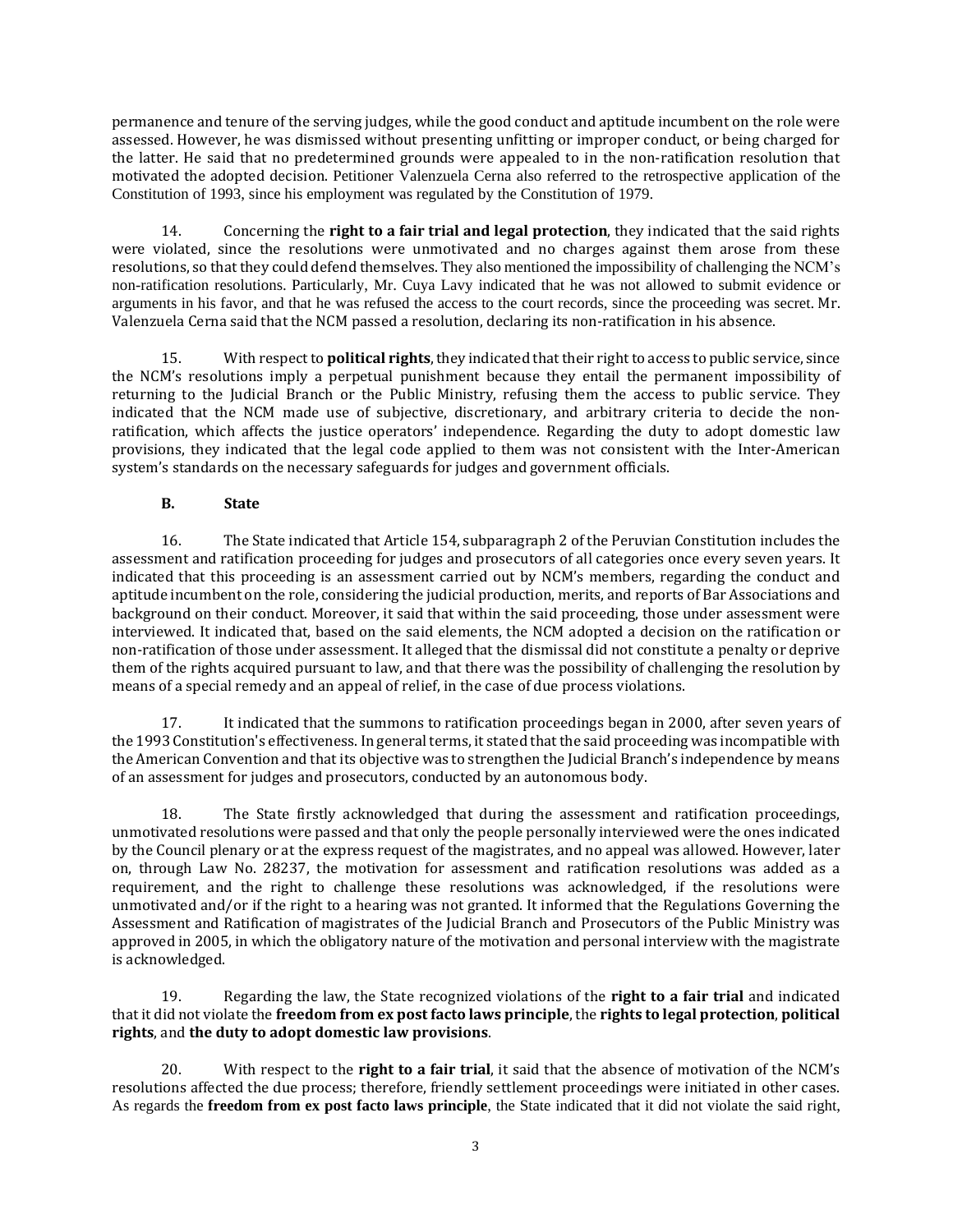since the Constitution of 1979 included a permanent assessment mechanism for magistrates, conducted by the Supreme Court, thus, the Constitution of 1993 only changed the controlling body to the NCM. Regarding **legal protection**, it indicated that the said right was not violated, since there was a remedy available against the NCM's decisions. It said that some appeal petitions were favorable.

21. During the admissibility stage, the State acknowledged legal protection violations, indicating that when Jorge Luis Cuya Lavy, Jean Aubert Díaz Alvarado, and Marta Silvana Rodríguez Ricse were dismissed, there was no judicial or administrative remedy to question the resolutions of the National Council of the Magistracy. At the merits stage, the State indicated that it did not violate the right to legal protection to the detriment of Jean Aubert Díaz Alvarado and Marta Silvana Rodriguez Ricse, considering that they did not exhaust domestic remedies. Moreover, they did not bring up the appeal petition, since, even though it was forbidden to submit remedies against the NCM's resolutions, the judges made an interpretation based on international treaties on human rights, ratified by Peru, which allowed the annulment of the resolutions and the reinstatement of the magistrates in other cases.

22. Regarding **political rights**, it said that the ratification was a confidence vote, and that even though the legislation established that those non-ratified could not re-enter their judicial careers, in 2003, the Constitutional Court indicated that non-ratification could not imply the impossibility of re-entering the judicial branch. The State also said that it complied with **its duty to adopt domestic law provisions**, since the assessment and ratification proceeding for judges and prosecutors is compatible with the American Convention.

# **III. FINDINGS OF FACT**

# **A. Relevant legal framework**

23. The alleged victims were dismissed as a consequence of the assessment and ratification proceeding for judges and prosecutors, which was regulated by the Political Constitution, in the NCM's Organizational Law and the Regulations Governing the Assessment and Ratification of Judges of the Judicial Branch and Prosecutors of the Public Ministry, whose most important regulations are cited below.

24. The Political Constitution establishes in the conducive articles that:

Article 154. Powers of the National Council of the Magistracy. The powers of the National Council of the Magistracy are as follows:

(…) 2. To ratify judges and prosecutors of all categories, once every seven years. Those nonratified cannot re-enter the Judicial Branch or the Public Ministry. The ratification proceeding is separate from disciplinary measures.

Article 142. Resolutions that cannot be overturned by the Judicial Branch. The resolutions of the National Electoral Board in electoral matters and of the National Council of the Magistracy in assessment and ratification of judges matters cannot be overturned in legal court.<sup>3</sup>

25. Furthermore, the Organizational Law of the National Council of the Magistracy indicates as follows:

Article 2. It is the National Council of the Magistracy's duty to select, appoint, ratify, and dismiss judges and prosecutors of all categories, except when they are elected by the people. In this case, the NCM can only grant the capacity and apply the dismissal punishment when necessary, pursuant to law. The decisions on matters referred to in the previous paragraph cannot be overturned in legal court. Their decisions are unchallengeable.

<sup>3</sup> Political Constitution of Peru enacted on December 29, 1993.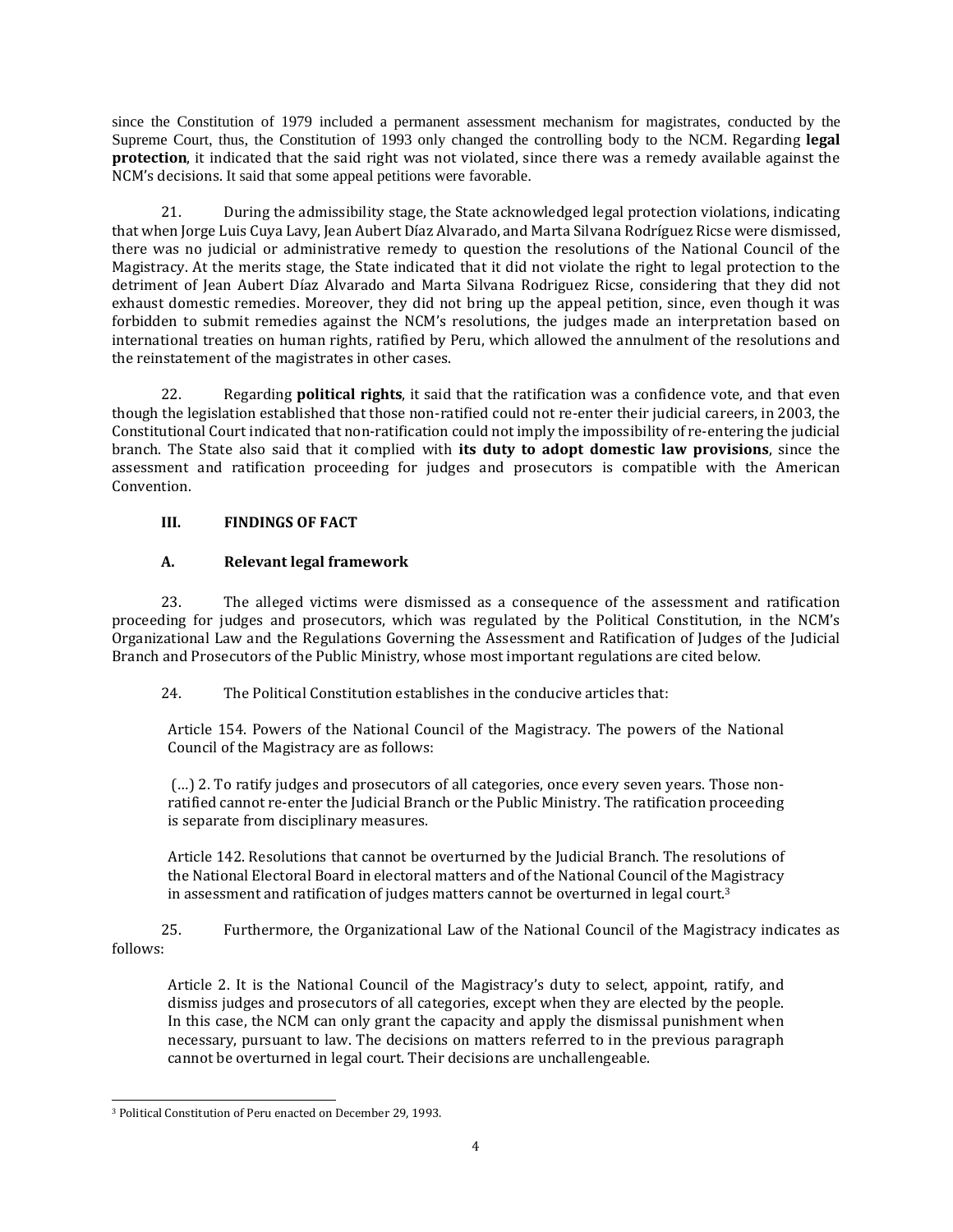Article 30. For the purposes ofthe ratification of judges and prosecutors included in paragraph b) of Article 21 of this Law, the National Council of the Magistracy assesses the conduct and aptitude incumbent on the role, considering the judicial production, merits, and reports of Bar Associations and background on their conduct, with the obligation of do a personal interview in each case.<sup>4</sup>

26. Finally, the Regulations Governing the Assessment and Ratification of Judges of the Judicial Branch, issued on November 16, 2000, established that the NCM had to summon judges and prosecutors for the said proceeding, setting a ten-day deadline for them to submit their updated and documented curricula vitae, copies of their annual sworn declarations on assets and income, information about punishments or proceedings in which they were charged with criminal, civil, or disciplinary responsibility, their enter date to social and sport clubs, kinship with other public power's members, and the confirmation of their mental and physical aptitude.<sup>5</sup> Furthermore, it was necessary to gather information about each judge, regarding their attendance to work and punctuality, leaves taken and absences to work, judicial production, criminal proceedings of their responsibility with missed deadlines and pending causes.<sup>6</sup>

27. The Regulations managed the proceeding during the interview and established the nonappealable nature of the Council's decisions, in the following terms:

Article 6. The judges and prosecutors subjected to ratification will do a personal interview, which will take place by decision of the Plenary or at the request of those assessed. In order to carry out the interviews, roles and deadlines are established. They are conducted before the Plenary or the Special Commission, which is composed of three councilors appointed by the Plenary.

Article 8. The person assessed will be heard during the personal interview and he or she will be able to submit the relevant evidence that verifies their academic, professional, and functional achievements. The cases needing clarification or any other aspect related to the provided information will be notified to them. The interview might be recorded through magnetic or optical media. The recordings will have a reserved character.

Article 17. From the results of the voting on ratification, re-consideration by the councilors turns inadmissible. A challenging remedy against it and its execution are inadmissible. Reviewing the proceeding at legal court or its results is inadmissible, pursuant to the Political Constitution.

General Provisions. II. Ratification is a constitutional power granted to the association body of the National Council of the Magistracy to decide, according to the criterion of each councilor participating in the session's plenary, if it is admissible to renew the confidence regarding the person assessed, so that the latter is allowed to keep his or her position or is definitely dismissed.<sup>7</sup>

28. The said Regulations were replaced in 2002. In the new regulations, it is no longer mentioned that the personal interview to judges or prosecutors shall be conducted by decision of the Plenary or at the request of those assessed.<sup>8</sup>

<sup>4</sup> Law No. 26397, Organizational Law of the National Council of the Magistracy enacted on November 25, 1994.

<sup>5</sup> Regulations Governing the Assessment and Ratification of Judges of the Judicial Branch and Prosecutors of the Public Ministry, approved through resolution 043-2000-CNM, November 16, 2000.

<sup>6</sup> Regulations Governing the Assessment and Ratification of Judges of the Judicial Branch and Prosecutors of the Public Ministry, approved through resolution 043-2000-CNM, November 16, 2000.

<sup>7</sup> Regulations Governing the Assessment and Ratification of Judges of the Judicial Branch and Prosecutors of the Public Ministry, approved through resolution 043-2000-CNM, November 16, 2000.

<sup>8</sup> These regulations were applied to petitioners Cuya Lavy and Valenzuela Cerna. Petitioners Díaz Alvarado and Rodríguez Ricse were applied the previous regulations.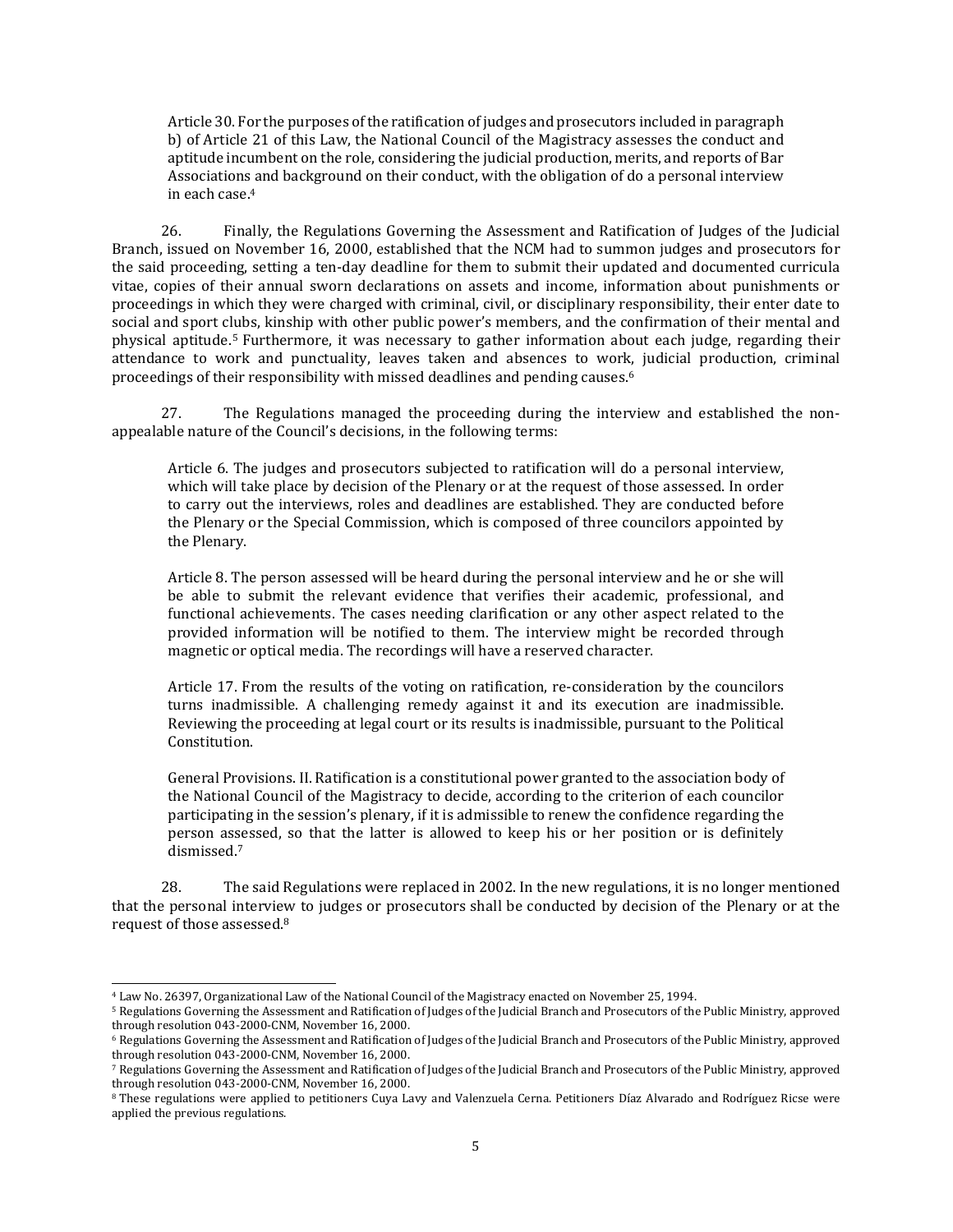29. On July 16, 2003, the Constitutional Court established the inapplicability of the rule stating that non-ratified judges or prosecutors cannot return to the Judicial Branch or the Public Ministry, since "the said prohibition is inconsistent with the ratification, for  $(...)$  it does not constitute a punishment but a confidence vote regarding the function's fulfillment (...) the prohibition to re-enter the legal career is equal to [as it is regulated] a punishment whose imposition (...) is not the consequence of a committed infraction. Due to the foregoing (...) the non-ratified magistrates are allowed to newly apply to the Judicial Branch or the Public Ministry."9

30. On August 12, 2005, the Constitutional Court established the possibility of challenging NCM's decisions at legal court, stating that "from December 1, 2004, the [Code of Constitutional Procedure] is in force, which determines that the constitutional proceedings regarding NCM's resolutions are admissible whenever they are unmotivated and/or were passed without the interested party's hearing (...)."<sup>10</sup>

31. Later on, a series of changes were made in the regulations of the assessment proceeding for judges and prosecutors.

## **B. On the alleged victims and their assessment and ratification proceedings**

## **1. Jorge Luis Cuya Lavy**

32. On November 4, 1994, Jorge Luis Cuya Lavy was appointed as Specialized Civil Judge of the Judicial District of Lima.<sup>11</sup> On November 21, 1994, the Supreme Court of Justice admitted his reinstatement as Head Judge of the Third Specialized Civil Court, Northern Cone of the Judicial District of Lima.<sup>12</sup>

33. On September 19, 2002, the NCM summoned Mr. Cuya Lavy for the assessment and ratification proceeding and indicated that the personal interview was on October 29, 2002 at 10:00 a.m.<sup>13</sup> In the summons resolution, it was indicated as follows:

SCHEDULE OF ACTIVITIES: 1. September 23, 2002: Beginning of the proceeding. 2. From September 23, 2002 to October 4, 2002: Assessment of the received documentation. 3. From October 9, 2002 to October 16, 2002: Formulation of assessment reports by the Permanent Commission on Assessment and Ratification. 4. From October 17, 2002 to October 21, 2002: Assessment of the reports of the Permanent Commission on Assessment and Ratification by the Council's Plenary. 5. From October 28, 2002 to November 2, 2002: Personal interviews to each one of the magistrates under assessment. 6. From November 11, 2002 to November 12, 2002: Special interviews scheduling, if applicable. 7. From November 13, 2002 to November 19, 2002: The reports of the Permanent Commission on Assessment and Ratification and the files of each of the people assessed will be made available to the councilors. 8. From November 20, 2002 to November 23, 2002: The NCM's Plenary is constituted during permanent session in order to hold the vote and it decides the corresponding ratification or non-ratification. INTERVIEWS. JUDICIAL BRANCH (...) 24. Cuya Lavy, Jorge Luis, Specialized Judge Northern Cone, October 29, 10:00 a.m. 14

34. The petitioner indicated, and the State did not dispute it, that during his own and other magistrates' interviews, they were asked "about matters completely unrelated to the function, such as personal life: Reasons for single state, partners, reason for the number of children, sexual orientation, etc." He also said

<sup>9</sup> Judgment of the Constitutional Court, delivered within case file No. 1550-2003-AA/TC, July 16, 2003.

<sup>10</sup> Judgment of the Constitutional Court, delivered within case file No. 3661-2004-AA/TC, August 12, 2005.

<sup>11</sup> Annex 1. Appointment as Specialized Civil Judge ofthe Judicial District of Lima given by the Jury of Honor of the Magistracy, on November 9, 1994. Annex to the initial petition by petitioner Cuya Lavy, April 30, 2003.

<sup>12</sup> Annex 2. Administrative resolution No. 115-94-CE-PJ, passed by the Supreme Court of Justice, November 21, 1994. Annex to the initial petition by petitioner Cuya Lavy, April 30, 2003.

<sup>&</sup>lt;sup>13</sup> Annex 3. Summons No. 004-2002-CNM, issued by the National Council of the Magistracy, September 19, 2002. Annex to the initial petition by petitioner Cuya Lavy, April 30, 2003.

<sup>14</sup> Annex 3. SummonsNo. 004-2002-CNM, issued by the National Council of the Magistracy, September 19, 2002. Annex to the initial petition by petitioner Cuya Lavy, April 30, 2003.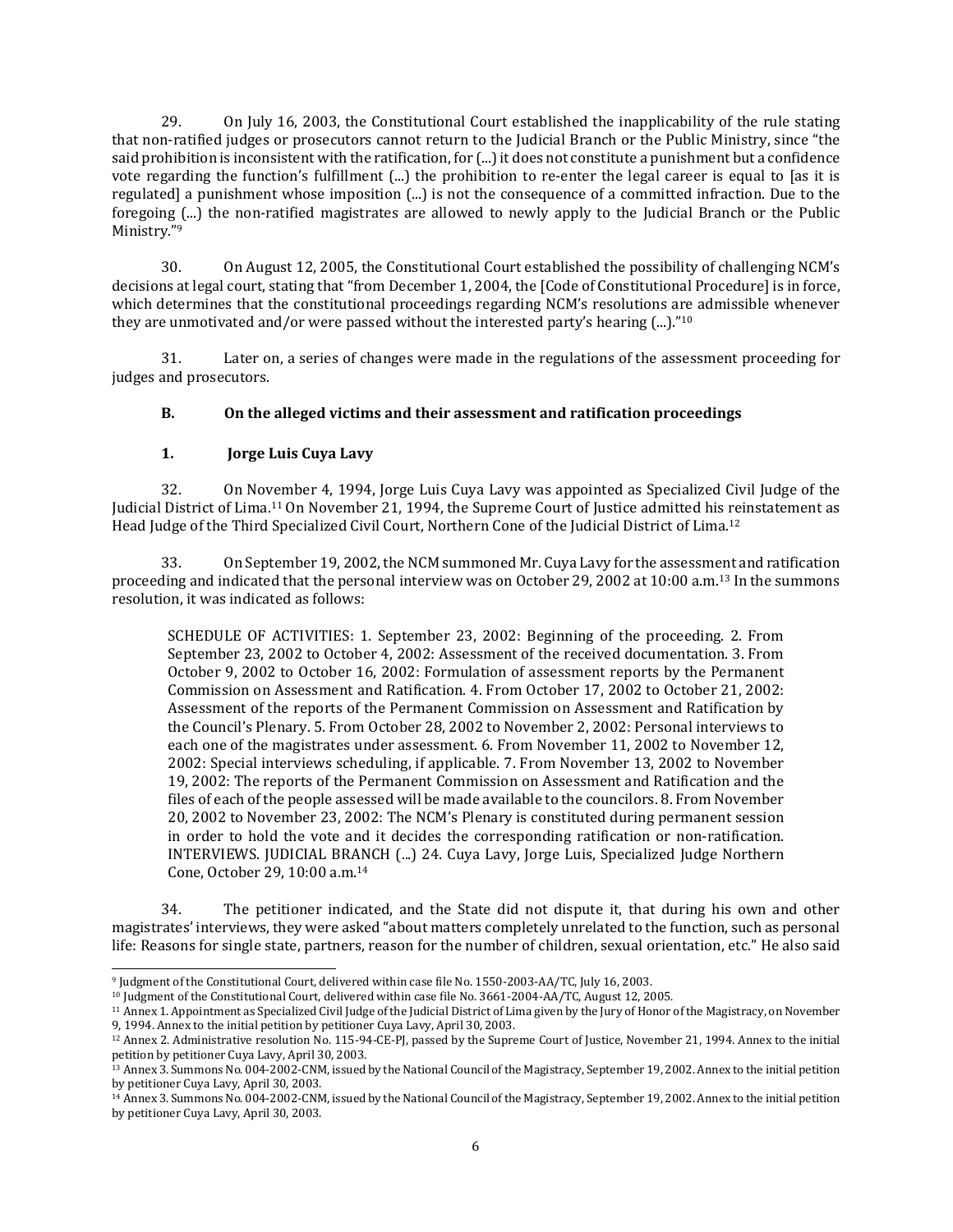that during the proceeding, no charges were presented for potential infractions committed, so that he could defend himself.<sup>15</sup> According to public knowledge information, NCM's president indicated in an interview that during the assessment and ratification proceedings for judges and prosecutors, personal aspects, such as personal behavior and even family status, were taken into account.<sup>16</sup>

35. On November 20, 2002, the NCM passed a resolution establishing the petitioner's nonratification as Judge of the Judicial District, Northern Cone, as well as the annulment of his appointment as such.<sup>17</sup> In the said resolution, it is indicated as follows:

It is therefore ordered, adjudged, and decreed: "First.- To non-ratify the following magistrates and prosecutor in their positions in the Judicial Branch and the Public Ministry, respectively: (...) Judicial District, Northern Cone: 8 Cuya Lavy, Jorge Luis (…)" and "Second.- To cancel the appointments given in favor of the non-ratified judges and the prosecutor mentioned."<sup>18</sup>

36. On December 4, 2002, the alleged victim filed for a motion of appeal against that decision, claiming that he had been the magistrate of the Judicial Branch since 1994, having demonstrated full honesty and integrity in his position; in spite of which, the NCM did not ratify him without any motivation and without respecting due process.<sup>19</sup>

37. On December 5, 2002, the first instance appeal petition was declared inadmissible. The petitioner filed for a motion of appeal and on March 21, 2003, the Third Civil Room voided the judgment. Later on,the alleged victim filed for a special remedy before the Constitutional Court, which on July 15, 2003, declared the writ of amparo unfounded, since the NCM's ratification function "might exceptionally be reviewed in the case of irregular exercise" and in the petitioner's case,"there are no objective reasons allowing considering that the said situation took place."<sup>20</sup> It added that:

(...) the right to remain in active service is not chronologically infinite or until a certain age is reached but it is predetermined in time; this is, for seven years, and when this term culminates, the continuation in service is subjected to the ratified condition of the person assessed (...)

(...) the non-ratification constitutes a confidence vote on the tenure of office's way of fulfillment (...) it is based on a series of hints that, according to the NCM's Councilors, turns the renewal of confidence inconvenient for the tenure of office (...) it is constructed from a conviction of expressed conscience in secret ballot, though based on certain criteria (Cf. The NCM's Organizational Law and its Regulations) (...) it is not required that the decision taken be motivated.<sup>21</sup>

38. The Constitutional Court recognized that the prohibition to re-enter the Judicial Branch was incompatible with the ratification proceedings, since they did not imply a punishment, so it was established that the said prohibition was inapplicable. $22$ 

<sup>15</sup> Initial petition by petitioner Cuya Lavy, April 30, 2003.

<sup>16</sup> Annex 4. News article "NCM reveals it considered personal behavior during the assessment," Diario El Comercio, December 2002. Annex to the initial petition by petitioner Cuya Lavy, April 30, 2003.

<sup>&</sup>lt;sup>17</sup> Annex 5. Summons No. 500-2002-CNM, issued by the National Council of the Magistracy, November 20, 2002. Annex to the initial petition by petitioner Cuya Lavy, April 30, 2003.

<sup>&</sup>lt;sup>18</sup> Annex 5. Summons No. 500-2002-CNM, issued by the National Council of the Magistracy, November 20, 2002. Annex to the initial petition by petitioner Cuya Lavy, April 30, 2003.

<sup>19</sup>Annex 6. Judgment of the Second Room of the Constitutional Court, delivered within case file No. 1525-2003-AA/TC, July 15, 2003. Annex to the brief by petitioner Cuya Lavy, October 21, 2013.

<sup>20</sup>Annex 6. Judgment of the Second Room of the Constitutional Court, delivered within case fileNo. 1525-2003-AA/TC, July 15, 2003. Annex to the brief by petitioner Cuya Lavy, October 21, 2013.

<sup>21</sup> Annex 6. Judgment of the Second Room of the Constitutional Court, delivered within case fileNo. 1525-2003-AA/TC, July 15, 2003. Annex to the brief by petitioner Cuya Lavy, October 21, 2013.

<sup>22</sup> Annex 6. Judgment of the Second Room of the Constitutional Court, delivered within case fileNo. 1525-2003-AA/TC, July 15, 2003. Annex to the brief by petitioner Cuya Lavy, October 21, 2013.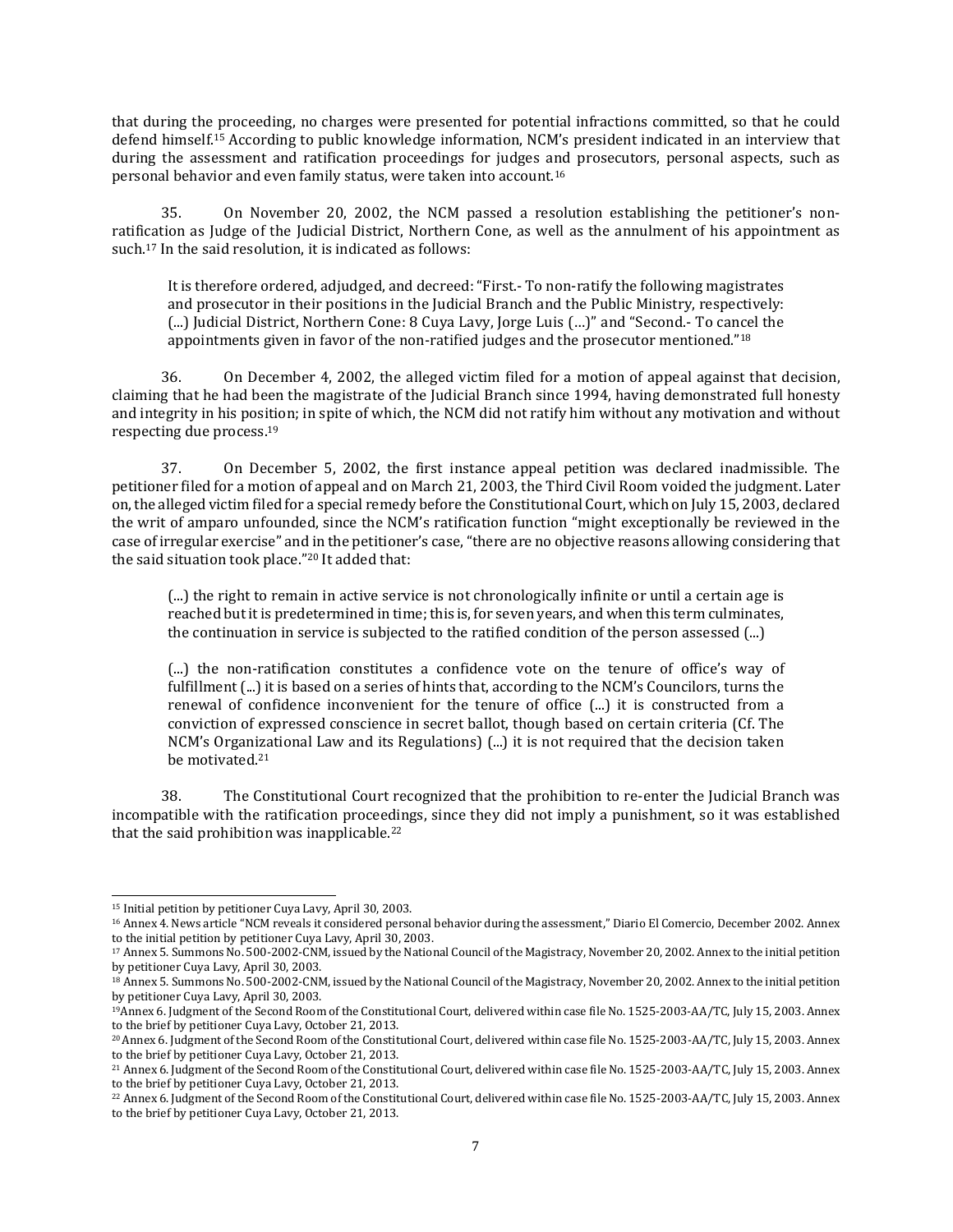#### **2. Walter Antonio Valenzuela Cerna**

39. On December 11, 1984, Walter Antonio Valenzuela Cerna was appointed as Judge of the Third Magistrate's Court of Surco and Surquillo districts.<sup>23</sup> On October 6, 1994, he was appointed as Specialized Civil Judge of the Judicial District of Lima.<sup>24</sup>

40. On June 1, 2002, the National Council of the Magistracy summoned Mr. Valenzuela Cerna for the assessment and ratification proceeding.<sup>25</sup> In the summons resolution, it was indicated as follows<sup>26</sup>:

On May 30, 2002, the National Council of the Magistracy's Plenary agreed on the commencement of individual assessment and ratification proceedings for the following magistrates: (…) 116 Valenzuela Cerna, Walter Antonio, Specialized Judge, Lima (...) 4) Start date of the proceedings: July 1, 2002 (...) 6) Information required from the people assessed: The judges summoned within ten working days, starting from the day after this publication, will submit their updated and documented curricula vitae, copies of their annual sworn declarations on assets and income, and other statements indicated [in the Regulations] to the National Council of the Magistracy (...) 7) Personal Interview: The judges summoned will be personally interviewed, pursuant to the schedule to be timely published in the Official Newspaper "El Peruano" and in another newspaper, which is more mainstream than the previous one."

41. On June 20, 2002, the alleged victim filed for a writ of amparo against the summons resolution, stating that the assessment and ratification proceeding carried out every seven years was not applicable to him, since he entered the judicial role when the Constitution of 1979 was in force, and the latter did not include the said proceeding and granted his permanence in the role until the age of 70.<sup>27</sup>

42. The assessment and ratification proceeding continued in the absence of the petitioner, who did not show up in the proceeding. The NCM passed the resolution determining the alleged victim's nonratification and the cancellation of his appointment as Specialized Civil Judge of Lima.<sup>28</sup> The alleged victim indicated that the resolution is unmotivated, which was not disputed by the State.

43. On September 12, 2002, the Fifth Civil Court of Lima declared the appeal petition unfounded, considering that the regulations of the Constitution of 1993 regarding assessment and ratification shall be immediately applied to those having the condition of magistrate, at the moment it became effective.<sup>29</sup> On September 24, 2002, the alleged victim filed for a motion of appeal.<sup>30</sup> On May 23, 2003, the Fifth Civil Room declared the remedy inadmissible, indicating the origin of the immediate application principle in the case of the alleged victim, considering that it applies "to the consequences of the present legal relations and situations."<sup>31</sup> On July 16, 2003, the alleged victim filed for a special remedy before the Second Room of the

<sup>23</sup> Annex 7. Appointment as Judge of the Third Magistrate's Court of Surco and Surquillo districts, given by the President of the Republic, December 11, 1984. Annex to the brief by petitioner Valenzuela Cerna, January 14, 2008.

<sup>24</sup> Annex 8. Appointment as Specialized Civil Judge of the District of Lima given by the Jury of Honor of the Magistracy, on October 10, 1994. Annex to the brief by petitioner Valenzuela Cerna, January 14, 2008.

<sup>25</sup> Annex 9. Summons No. 002-2002-CNM, issued by the National Council of the Magistracy, June 1, 2002. Annex to the brief by petitioner Valenzuela Cerna, January 14, 2008.

<sup>26</sup> Annex 9. Summons No. 002-2002-CNM, issued by the National Council of the Magistracy, June 1, 2002. Annex to the brief by petitioner Valenzuela Cerna, January 14, 2008.

<sup>27</sup> Annex 10. Constitutional appeal petition presented by petitioner Valenzuela Cerna, June 20, 2002. Annex to the brief by petitioner Valenzuela Cerna, January 14, 2008.

<sup>28</sup> Annex 11. Damage statement brief within the motion of appeal filed for by petitioner Valenzuela Cerna, November 26, 2002. Annex to the brief by petitioner Valenzuela Cerna, January 14, 2008.

<sup>29</sup>Annex 12. Judgment of the Fifth Civil Court of Lima, delivered within case file 2002-26316-0-100-J-CI-50°, September 12, 2002. Annex to the brief by petitioner Valenzuela Cerna, January 14, 2008.

<sup>30</sup> Annex 13. Motion of appeal filed for by petitioner Valenzuela Cerna, September 24, 2002. Annex to the brief by petitioner Valenzuela Cerna, January 14, 2008.

<sup>31</sup> Annex 14. Judgment of the Fifth Civil Room of the Superior Court of Justice of Lima, delivered within case file No. 2857-2002, May 23, 2003. Annex to the brief by petitioner Valenzuela Cerna, January 14, 2008.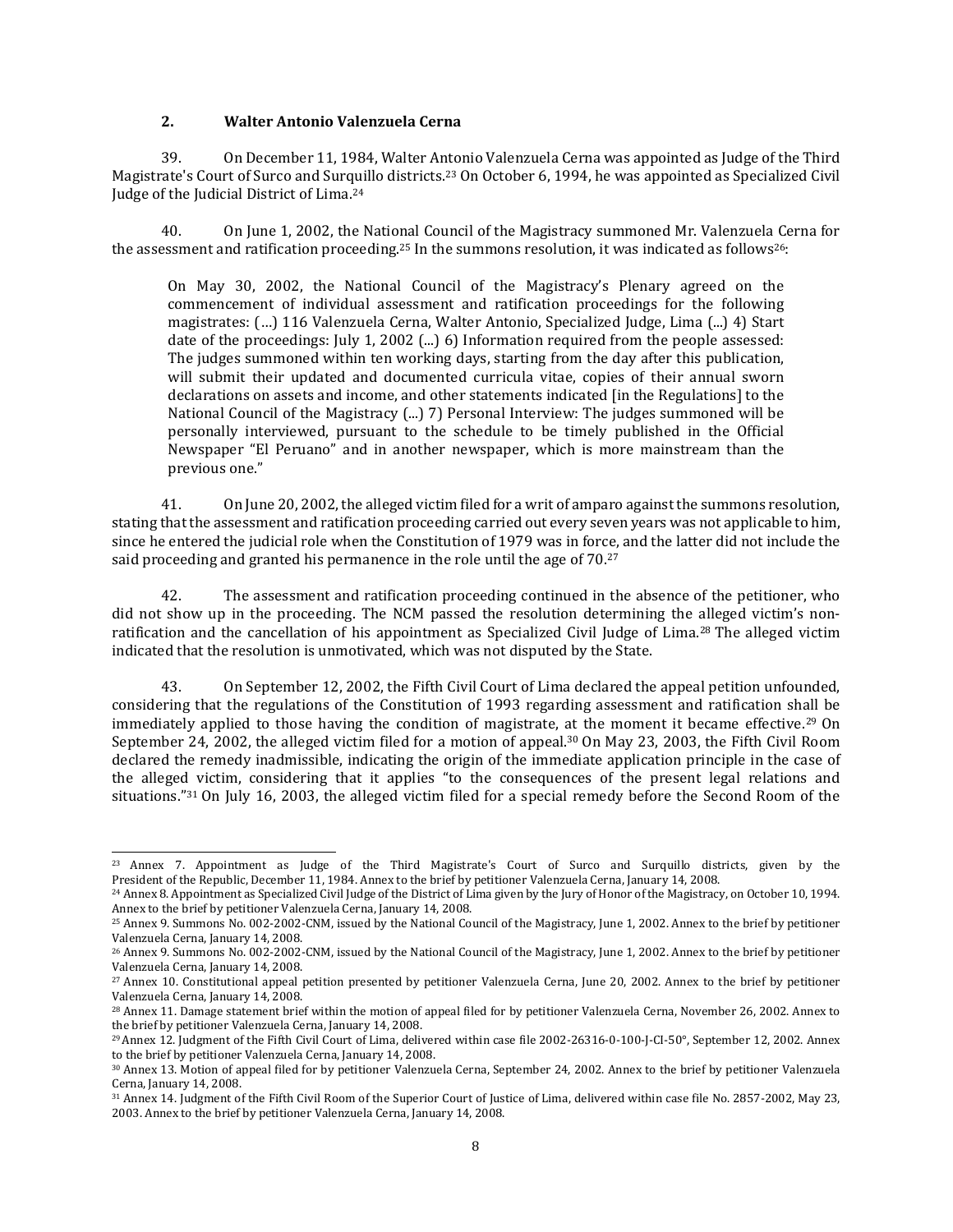Constitutional Court, mentioning the same pleadings on the incorrect retrospective application of the Constitution of 1993.<sup>32</sup>

44. On January 9, 2004, the Second Room of the Constitutional Court declared the remedy unfounded, stating that from the moment the Constitution of 1993 became effective, i.e. since January 1, 1994, the latter regulated the legal situation of all the public authorities and their functions, including the Judicial Branch, so the petitioner's right to permanence in service was subjected to the restrictions stated in the Constitution of 1993, including the restriction regarding the temporary nature.<sup>33</sup> It indicated that "the right to remain in active service is not chronologically infinite or until a certain age is reached but it is predetermined in time; this is, for seven years, and when this term culminates, the continuation in service is subjected to the ratified condition of the person assessed."<sup>34</sup>

45. On March 30, 2004, the alleged victim filed for an appeal for annulment before the president ofthe said court.<sup>35</sup> On May 14, 2014, the said court rejected the writ of annulment, since it considered that there were no defects and that "the case law established by the Court regarding the ratification of magistrates was followed."<sup>36</sup>

## **3. Jean Aubert Díaz Alvarado**

46. On May 24, 1989, Jean Aubert Díaz Alvarado was appointed as Provincial Adjunct Prosecutor of the Mixed Provincial Public Prosecutor's Office of Huancayo of the Judicial District of Junín.<sup>37</sup>

47. On January 22, 2001, they published the resolution through which the NCM summoned Mr. Jean Aubert Díaz Alvarado for a personal interview, during the assessment and ratification proceeding.<sup>38</sup> The petitioner said, and the State did not dispute, that during the interview, none of the councilors were specifically charged and that one of them was asked about the reasons for filing a criminal complaint against the former dean of the Bar Association of Junín for the offense of misappropriation.<sup>39</sup>

48. On July 13, 2001, the NCM passed a resolution determining the alleged victim's nonratification and the cancellation of his appointment as Provincial Adjunct Prosecutor of the Judicial District of Junín: "It is therefore ordered, adjudged, and decreed: First.- To repeal the appointments, canceling the Capacities granted to the judges and prosecutors mentioned below, since they were not ratified in their roles: (...) Public Ministry, Judicial District of Junín, Provincial Adjunct Prosecutors: Díaz Alvarado, Jean Aubert(…)."<sup>40</sup> The decision has no further motivations.

49. On December 6, 2006, the alleged victim filed for a remedy against this decision before the Mixed Court of Puente Piedra, Santa Rosa, and Ancón.<sup>41</sup>

<sup>32</sup> Annex 15. Special motion of appeal filed for by petitioner Valenzuela Cerna, July 16, 2003. Annex to the brief by petitioner Valenzuela Cerna, January 14, 2008.

<sup>33</sup> Annex 16. Judgment of the Second Room of the Constitutional Court, delivered within case file No. 1892-2003-AA/TC, January 9, 2004. Annex to the brief by petitioner Valenzuela Cerna, January 14, 2008.

<sup>34</sup>Annex 16. Judgment of the Second Room of the Constitutional Court, delivered within case file No. 1892-2003-AA/TC, January 9, 2004. Annex to the brief by petitioner Valenzuela Cerna, January 14, 2008.

<sup>35</sup> Annex 17. Appeal for annulment filed for by petitioner Valenzuela Cerna, March 30, 2004. Annex to the brief by petitioner Valenzuela Cerna, January 14, 2008.

<sup>36</sup> Annex 18. Resolution of the Constitutional Court, passed within case file No. 1892-2003-AA/TC, May 14, 2004. Annex to the brief by petitioner Valenzuela Cerna, January 14, 2008.

<sup>37</sup> Annex 19. Appointment as Provincial Adjunct Prosecutor of the Mixed Provincial Public Prosecutor's Office of Huancayo of the Judicial District of Junín, given by the President of the Republic, May 24, 1989. Annex to the initial petition by petitioner Díaz Alvarado, May 22, 2008.

<sup>38</sup> Annex 20. Resolution No. 095-2001-CNM, passed by the National Council of the Magistracy, July 13, 2001. Annex to the initial petition by petitioner Díaz Alvarado, May 22, 2008.

<sup>39</sup> Initial petition by petitioner Díaz Alvarado, May 22, 2008.

<sup>40</sup> Annex 20. Resolution No. 095-2001-CNM, passed by the National Council of the Magistracy, July 13, 2001. Annex to the initial petition by petitioner Díaz Alvarado, May 22, 2008.

<sup>41</sup> Annex 21. Resolution of the Constitutional Court, passed within case file No. 5845-2007-PA/TC, December 19, 2007. Annex to the initial petition by petitioner Díaz Alvarado, May 22, 2008.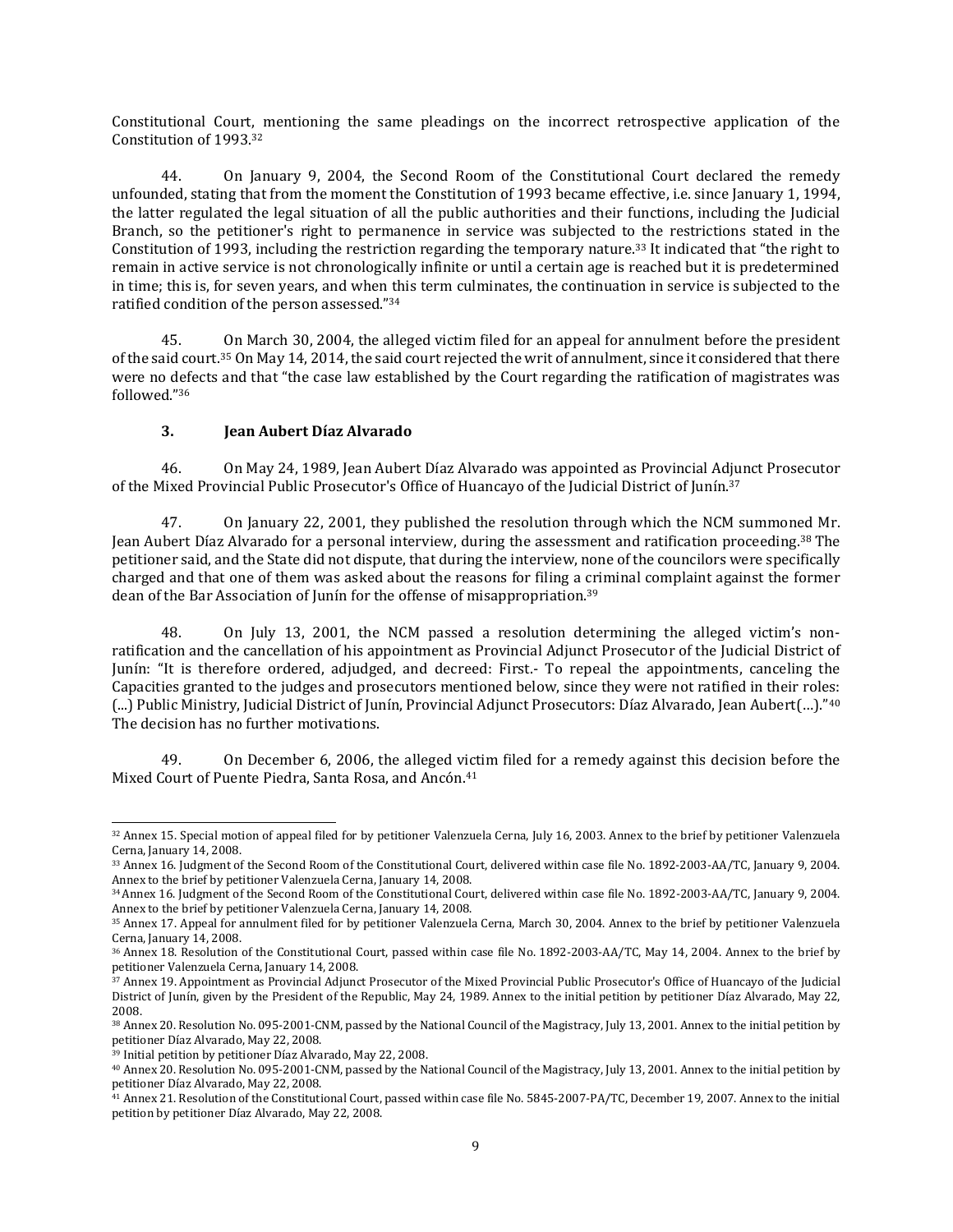50. On December 12, 2006, the petition was declared inadmissible, since it was considered that "the constitutional petitions tending to question definitive resolutions ofthe National Council of the Magistracy, regarding the dismissal and ratification of judges and prosecutors, are inadmissible, as long as the said resolutions were motivated and had the previous hearing of the interested party." It added that the alleged victim "admits having been interviewed during the proceeding previous to his non-ratification, without questioning, having been willingly subjected to the said administrative proceeding, which cannot be questioned through the amparo process. Consequently, he was granted the right to defense and due process, included in the Political Constitution."<sup>42</sup> The alleged victim appealed to this decision and on August 3, 2007, the Second Civil Room declared the remedy inadmissible, indicating that the petition was submitted after the deadline of 60 working days from the affectation, and before a non-competent body, due to territorial jurisdiction.<sup>43</sup>

51. The alleged victim filed for a constitutional grievances remedy before the Constitutional Court, against the previous decision, but it was declared inadmissible on December 19, 2007, since it was submitted after the deadline, and it was not about a continuous affectation.<sup>44</sup>

#### **4. Marta Silvana Rodríguez Ricse**

52. On May 6, 1987, Marta Silvana Rodríguez Ricse was appointed as Provincial Adjunct Prosecutor of the Mixed Provincial Public Prosecutor's Office of Huancayo of the Judicial District of Junín.<sup>45</sup>

53. On January 22, 2001, they published the resolution through which the NCM summoned Ms. Marta Silvana Rodríguez Ricse for the assessment and ratification proceeding.<sup>46</sup> The petitioner said, and the State did not dispute, that she was not summoned for an interview and that she was never charged.<sup>47</sup>

54. On July 13, 2001, the NCM passed a resolution determining the alleged victim's nonratification and the cancellation of his appointment as Provincial Adjunct Prosecutor of the Judicial District of Junín.<sup>48</sup> The decision has no further motivation.

55. On December 11, the alleged victim filed for a writ of amparo against the non-ratification decision.<sup>49</sup>

56. On December 18, 2006, the Mixed Court of Puente Piedra, Santa Rosa, and Ancón declared the appeal petition inadmissible, since: "the constitutional petitions tending to question definitive resolutions of the National Council of the Magistracy, regarding the dismissal and ratification of judges and prosecutors, are inadmissible, as long as the said resolutions were motivated and had the previous hearing of the interested party."<sup>50</sup> The alleged victim filed for a motion of appeal, saying that "she was not summoned for an interview, she was not charged so as to defend herself" and also indicating that "in her professional career, she had always been upright and had respected legal and constitutional regulations when solving the proceedings of her knowledge." Moreover, she said that the State acknowledged in a friendly settlement agreement enacted by the Ministry of Justice that "during the ratification proceedings, serious irregularities have taken place."<sup>51</sup>

<sup>42</sup>Annex 22. Judgment by the Mixed Court of Puente Piedra, Santa Rosa, and Ancón, delivered within the case file 1014-06, December 12, 2006. Annex to the initial petition by petitioner Díaz Alvarado, May 22, 2008.

<sup>43</sup> Annex 23. Judgment of the Second Civil Room of the Superior Court of Justice of Northern Lima, delivered within case file 00389-2007- 0, August 3, 2007. Annex to the initial petition by petitioner Díaz Alvarado, May 22, 2008.

<sup>44</sup> Annex 21. Resolution of the Constitutional Court, passed within case file No. 5845-2007-PA/TC, December 19, 2007. Annex to the initial petition by petitioner Díaz Alvarado, May 22, 2008.

<sup>45</sup> Annex 24. Supreme Resolution No. 094-87-JUS, May 6, 1987. Annex to the initial petition by petitioner Rodríguez Ricse, August 23, 2008. <sup>46</sup> Annex 25. Official letter No. 565-SG-CNM-2001 issued by the National Council of the Magistracy, September 11, 2001. Annex to the initial petition by petitioner Rodríguez Ricse, August 23, 2008.

<sup>47</sup> Initial petition by petitioner Rodríguez Ricse, August 23, 2008.

<sup>48</sup> Annex 25. Official letter No. 565-SG-CNM-2001 issued by the National Council of the Magistracy, September 11, 2001. Annex to the initial petition by petitioner Rodríguez Ricse, August 23, 2008.

<sup>49</sup> Annex 26. Judgment by the Mixed Court of Puente Piedra, Santa Rosa, and Ancón, delivered within the case file 1098-06, December 18, 2006. Annex to the initial petition by petitioner Rodríguez Ricse, August 23, 2008.

<sup>50</sup>Annex 26. Judgment by the Mixed Court of Puente Piedra, Santa Rosa, and Ancón, delivered within the case file 1098-06, December 18, 2006. Annex to the initial petition by petitioner Rodríguez Ricse, August 23, 2008.

<sup>51</sup> Annex 27. Judgment of the First Civil Room of the Superior Court of Justice of Northern Lima, delivered within case file 0387-2007-0, June 22, 2007. Annex to the initial petition by petitioner Rodríguez Ricse, August 23, 2008.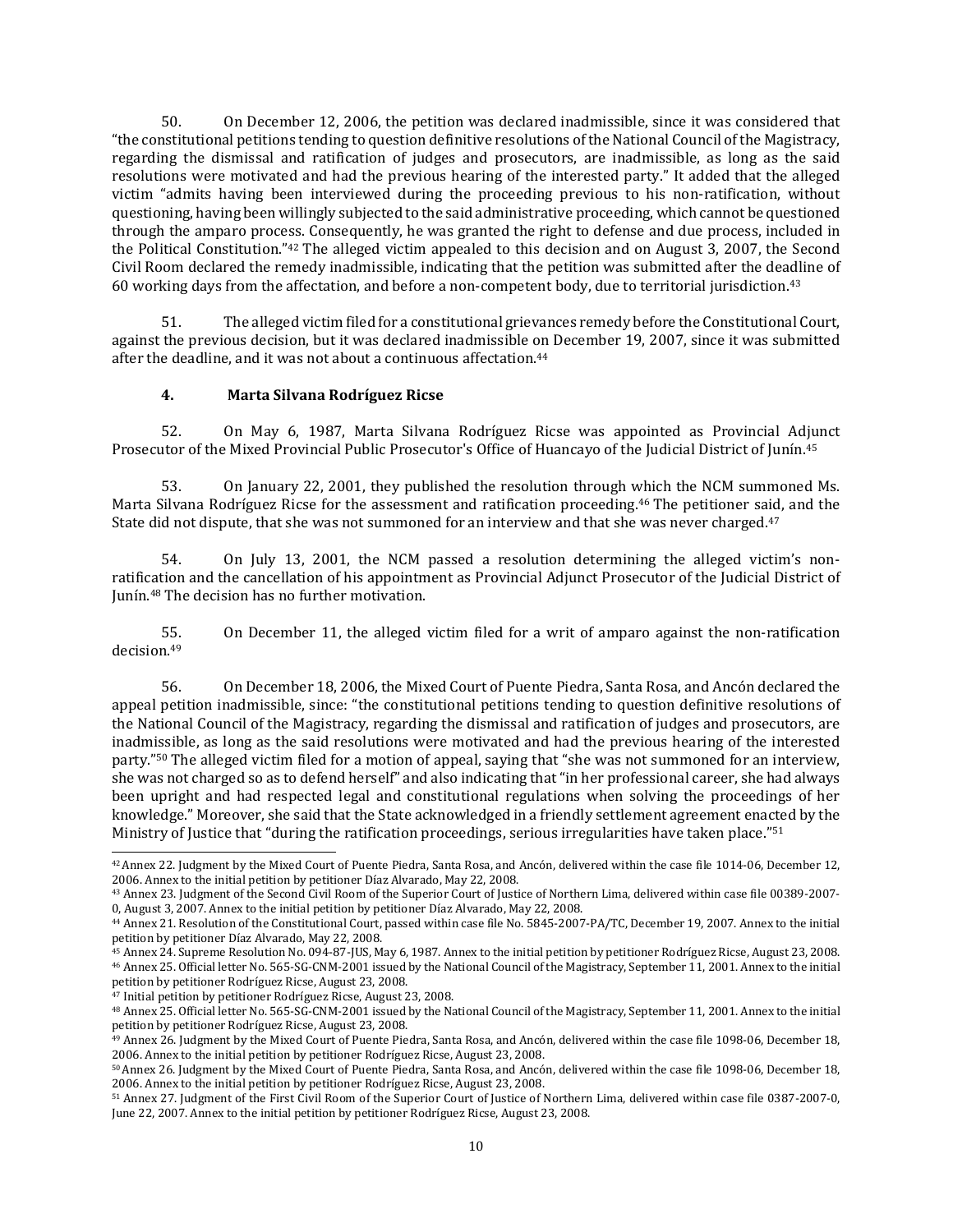57. On June 22, 2007, the First Specialized Civil Room declared the motion of appeal inadmissible, stating the appeal petition's failure to refer the case within the stipulated period.<sup>52</sup>

58. The alleged victim filed for a constitutional grievances remedy before the Constitutional Court, against the previous decision.<sup>53</sup> On December 20, 2007, the Constitutional Court declared the constitutional grievances remedy inadmissible, indicating the action's failure to refer the case within the stipulated period, and that the continuous nature of the affectation was not confirmed.<sup>54</sup>

## **IV. LEGAL ANALYSIS**

## **A. General considerations on applicable safeguards in punitive and determination of rights proceedings**

59. The Commission recalls that both bodies of the Inter-American system have indicated that the safeguards established in Article 8 of the American Convention are not restricted to criminal proceedings but they apply to proceedings of another nature.<sup>55</sup> Particularly, regarding punitive processes, both system bodies have indicated that the safeguards established in Article 8.2 of the American Convention similarly apply.<sup>56</sup> The proceedings including the said right or interests are applicable to the "fair trial," established in Article 8.1 of the American Convention, including the right to a sufficient motivation.<sup>57</sup> Likewise, the European Court has indicated that due process safeguards must be respected and granted in the framework of administrative procedures that conclude in the dismissal of a civil servant.<sup>58</sup>

60. Pursuant to the foregoing, regarding the determination of the remedies the State had the obligation to grant in a concrete case, it is necessary to refer to the nature of the proceeding in question.

61. In the present case, the IACHR recalls that the alleged victims were dismissed from their roles as judges and prosecutors, as a consequence of the assessment and ratification proceeding, regulated in Article 154, paragraph 2 of the Political Constitution of Peru of 1993, which was carried out after the said magistrates had completed seven years in office.

62. The assessment and ratification proceeding in the Peruvian legislation had the aim of evaluating the conduct and aptitude incumbent on the role of judges and prosecutors. Considering the proceeding's nature and effects, and taking into account the disciplinary monitoring, which essentially has the aim of assessing justice operators' conduct, aptitude incumbent on the role, and performance, the Commission estimates that the proceedings were absolutely punitive, thus the applicable safeguards analogically include *mutatis mutandis*the safeguards relative to a criminal action. Particularly, the safeguards established in Articles 8.1, 8.2, and 9 of the American Convention are relevant to this case's analysis.

<sup>52</sup> Annex 27. Judgment of the First Civil Room of the Superior Court of Justice of Northern Lima, delivered within case file 0387-2007-0, June 22, 2007. Annex to the initial petition by petitioner Rodríguez Ricse, August 23, 2008.

<sup>53</sup> Annex 28. Resolution of the Constitutional Court, passed within case file No. 5124-2007-PA/TC, December 20, 2007. Annex to the initial petition by petitioner Rodríguez Ricse, August 23, 2008.

<sup>54</sup> Annex 28. Resolution of the Constitutional Court, passed within case file No. 5124-2007-PA/TC, December 20, 2007. Annex to the initial petition by petitioner Rodríguez Ricse, August 23, 2008.

<sup>55</sup> IACHR, Report No. 65/11, Case 12.600, Merits, Hugo Quintana Coello and other "Magistrates of the Supreme Court of Justice," Ecuador, March 31, 2011, para. 102; IAHR Court. Case Baena [Ricardo](http://joomla.corteidh.or.cr:8080/joomla/es/casos-contenciosos/38-jurisprudencia/476-corte-idh-caso-baena-ricardo-y-otros-vs-panama-fondo-reparaciones-y-costas-sentencia-de-2-de-febrero-de-2001-serie-c-no-72) and others vs. [Panama.](http://joomla.corteidh.or.cr:8080/joomla/es/casos-contenciosos/38-jurisprudencia/476-corte-idh-caso-baena-ricardo-y-otros-vs-panama-fondo-reparaciones-y-costas-sentencia-de-2-de-febrero-de-2001-serie-c-no-72) Merits, [Reparations,](http://joomla.corteidh.or.cr:8080/joomla/es/casos-contenciosos/38-jurisprudencia/476-corte-idh-caso-baena-ricardo-y-otros-vs-panama-fondo-reparaciones-y-costas-sentencia-de-2-de-febrero-de-2001-serie-c-no-72) and Indemnities. [Judgment](http://joomla.corteidh.or.cr:8080/joomla/es/casos-contenciosos/38-jurisprudencia/476-corte-idh-caso-baena-ricardo-y-otros-vs-panama-fondo-reparaciones-y-costas-sentencia-de-2-de-febrero-de-2001-serie-c-no-72) of [February](http://joomla.corteidh.or.cr:8080/joomla/es/casos-contenciosos/38-jurisprudencia/476-corte-idh-caso-baena-ricardo-y-otros-vs-panama-fondo-reparaciones-y-costas-sentencia-de-2-de-febrero-de-2001-serie-c-no-72) 2, 2001. [Series](http://joomla.corteidh.or.cr:8080/joomla/es/casos-contenciosos/38-jurisprudencia/476-corte-idh-caso-baena-ricardo-y-otros-vs-panama-fondo-reparaciones-y-costas-sentencia-de-2-de-febrero-de-2001-serie-c-no-72) C No. 72, para. 126-127; Case of the [Constitutional](http://joomla.corteidh.or.cr:8080/joomla/es/casos-contenciosos/38-jurisprudencia/475-corte-idh-caso-del-tribunal-constitucional-vs-peru-fondo-reparaciones-y-costas-sentencia-de-31-de-enero-de-2001-serie-c-no-71) Court vs. [Peru.](http://joomla.corteidh.or.cr:8080/joomla/es/casos-contenciosos/38-jurisprudencia/475-corte-idh-caso-del-tribunal-constitucional-vs-peru-fondo-reparaciones-y-costas-sentencia-de-31-de-enero-de-2001-serie-c-no-71) Merits, [Reparations,](http://joomla.corteidh.or.cr:8080/joomla/es/casos-contenciosos/38-jurisprudencia/475-corte-idh-caso-del-tribunal-constitucional-vs-peru-fondo-reparaciones-y-costas-sentencia-de-31-de-enero-de-2001-serie-c-no-71) and Indemnities. [Judgment](http://joomla.corteidh.or.cr:8080/joomla/es/casos-contenciosos/38-jurisprudencia/475-corte-idh-caso-del-tribunal-constitucional-vs-peru-fondo-reparaciones-y-costas-sentencia-de-31-de-enero-de-2001-serie-c-no-71) of [February](http://joomla.corteidh.or.cr:8080/joomla/es/casos-contenciosos/38-jurisprudencia/475-corte-idh-caso-del-tribunal-constitucional-vs-peru-fondo-reparaciones-y-costas-sentencia-de-31-de-enero-de-2001-serie-c-no-71) 31, 2001. [Series](http://joomla.corteidh.or.cr:8080/joomla/es/casos-contenciosos/38-jurisprudencia/475-corte-idh-caso-del-tribunal-constitucional-vs-peru-fondo-reparaciones-y-costas-sentencia-de-31-de-enero-de-2001-serie-c-no-71) C No. 71, para. 69-70; and Case López [Mendoza](http://joomla.corteidh.or.cr:8080/joomla/es/casos-contenciosos/38-jurisprudencia/1450-corte-idh-caso-lopez-mendoza-vs-venezuela-fondo-reparaciones-y-costas-sentencia-de-1-de-septiembre-de-2011-serie-c-no-233) vs. [Venezuela.](http://joomla.corteidh.or.cr:8080/joomla/es/casos-contenciosos/38-jurisprudencia/1450-corte-idh-caso-lopez-mendoza-vs-venezuela-fondo-reparaciones-y-costas-sentencia-de-1-de-septiembre-de-2011-serie-c-no-233) Merits, [Reparations,](http://joomla.corteidh.or.cr:8080/joomla/es/casos-contenciosos/38-jurisprudencia/1450-corte-idh-caso-lopez-mendoza-vs-venezuela-fondo-reparaciones-y-costas-sentencia-de-1-de-septiembre-de-2011-serie-c-no-233) and Indemnities. [Judgment](http://joomla.corteidh.or.cr:8080/joomla/es/casos-contenciosos/38-jurisprudencia/1450-corte-idh-caso-lopez-mendoza-vs-venezuela-fondo-reparaciones-y-costas-sentencia-de-1-de-septiembre-de-2011-serie-c-no-233) of [September](http://joomla.corteidh.or.cr:8080/joomla/es/casos-contenciosos/38-jurisprudencia/1450-corte-idh-caso-lopez-mendoza-vs-venezuela-fondo-reparaciones-y-costas-sentencia-de-1-de-septiembre-de-2011-serie-c-no-233) 1, 2011 Series C No. 233, para. 111.

<sup>56</sup> IACHR, Report No. 65/11, Case 12.600, Merits, Hugo Quintana Coello and other "Magistrates of the Supreme Court of Justice," Ecuador, March 31, 2011, para. 102; IAHR Court. Case Baena [Ricardo](http://joomla.corteidh.or.cr:8080/joomla/es/casos-contenciosos/38-jurisprudencia/476-corte-idh-caso-baena-ricardo-y-otros-vs-panama-fondo-reparaciones-y-costas-sentencia-de-2-de-febrero-de-2001-serie-c-no-72) and others vs. [Panama.](http://joomla.corteidh.or.cr:8080/joomla/es/casos-contenciosos/38-jurisprudencia/476-corte-idh-caso-baena-ricardo-y-otros-vs-panama-fondo-reparaciones-y-costas-sentencia-de-2-de-febrero-de-2001-serie-c-no-72) Merits, [Reparations,](http://joomla.corteidh.or.cr:8080/joomla/es/casos-contenciosos/38-jurisprudencia/476-corte-idh-caso-baena-ricardo-y-otros-vs-panama-fondo-reparaciones-y-costas-sentencia-de-2-de-febrero-de-2001-serie-c-no-72) and Indemnities. [Judgment](http://joomla.corteidh.or.cr:8080/joomla/es/casos-contenciosos/38-jurisprudencia/476-corte-idh-caso-baena-ricardo-y-otros-vs-panama-fondo-reparaciones-y-costas-sentencia-de-2-de-febrero-de-2001-serie-c-no-72) of [February](http://joomla.corteidh.or.cr:8080/joomla/es/casos-contenciosos/38-jurisprudencia/476-corte-idh-caso-baena-ricardo-y-otros-vs-panama-fondo-reparaciones-y-costas-sentencia-de-2-de-febrero-de-2001-serie-c-no-72) 2, 2001. [Series](http://joomla.corteidh.or.cr:8080/joomla/es/casos-contenciosos/38-jurisprudencia/476-corte-idh-caso-baena-ricardo-y-otros-vs-panama-fondo-reparaciones-y-costas-sentencia-de-2-de-febrero-de-2001-serie-c-no-72) C No. 72, para. 126-127; Case of the [Constitutional](http://joomla.corteidh.or.cr:8080/joomla/es/casos-contenciosos/38-jurisprudencia/475-corte-idh-caso-del-tribunal-constitucional-vs-peru-fondo-reparaciones-y-costas-sentencia-de-31-de-enero-de-2001-serie-c-no-71) Court vs. [Peru.](http://joomla.corteidh.or.cr:8080/joomla/es/casos-contenciosos/38-jurisprudencia/475-corte-idh-caso-del-tribunal-constitucional-vs-peru-fondo-reparaciones-y-costas-sentencia-de-31-de-enero-de-2001-serie-c-no-71) Merits, [Reparations,](http://joomla.corteidh.or.cr:8080/joomla/es/casos-contenciosos/38-jurisprudencia/475-corte-idh-caso-del-tribunal-constitucional-vs-peru-fondo-reparaciones-y-costas-sentencia-de-31-de-enero-de-2001-serie-c-no-71) and Indemnities. [Judgment](http://joomla.corteidh.or.cr:8080/joomla/es/casos-contenciosos/38-jurisprudencia/475-corte-idh-caso-del-tribunal-constitucional-vs-peru-fondo-reparaciones-y-costas-sentencia-de-31-de-enero-de-2001-serie-c-no-71) of [February](http://joomla.corteidh.or.cr:8080/joomla/es/casos-contenciosos/38-jurisprudencia/475-corte-idh-caso-del-tribunal-constitucional-vs-peru-fondo-reparaciones-y-costas-sentencia-de-31-de-enero-de-2001-serie-c-no-71) 31, 2001. [Series](http://joomla.corteidh.or.cr:8080/joomla/es/casos-contenciosos/38-jurisprudencia/475-corte-idh-caso-del-tribunal-constitucional-vs-peru-fondo-reparaciones-y-costas-sentencia-de-31-de-enero-de-2001-serie-c-no-71) C No. 71, para. 69-70; and Case López [Mendoza](http://joomla.corteidh.or.cr:8080/joomla/es/casos-contenciosos/38-jurisprudencia/1450-corte-idh-caso-lopez-mendoza-vs-venezuela-fondo-reparaciones-y-costas-sentencia-de-1-de-septiembre-de-2011-serie-c-no-233) vs. [Venezuela.](http://joomla.corteidh.or.cr:8080/joomla/es/casos-contenciosos/38-jurisprudencia/1450-corte-idh-caso-lopez-mendoza-vs-venezuela-fondo-reparaciones-y-costas-sentencia-de-1-de-septiembre-de-2011-serie-c-no-233) Merits, [Reparations,](http://joomla.corteidh.or.cr:8080/joomla/es/casos-contenciosos/38-jurisprudencia/1450-corte-idh-caso-lopez-mendoza-vs-venezuela-fondo-reparaciones-y-costas-sentencia-de-1-de-septiembre-de-2011-serie-c-no-233) and Indemnities. [Judgment](http://joomla.corteidh.or.cr:8080/joomla/es/casos-contenciosos/38-jurisprudencia/1450-corte-idh-caso-lopez-mendoza-vs-venezuela-fondo-reparaciones-y-costas-sentencia-de-1-de-septiembre-de-2011-serie-c-no-233) of [September](http://joomla.corteidh.or.cr:8080/joomla/es/casos-contenciosos/38-jurisprudencia/1450-corte-idh-caso-lopez-mendoza-vs-venezuela-fondo-reparaciones-y-costas-sentencia-de-1-de-septiembre-de-2011-serie-c-no-233) 1, 2011 Series C No. 233, para. 111.

<sup>57</sup> IAHR Court. Case [Barbani](http://joomla.corteidh.or.cr:8080/joomla/es/casos-contenciosos/38-jurisprudencia/1505-corte-idh-caso-barbani-duarte-y-otros-vs-uruguay-fondo-reparaciones-y-costas-sentencia-de-13-de-octubre-de-2011-serie-c-no-234) Duarte and others vs. [Uruguay.](http://joomla.corteidh.or.cr:8080/joomla/es/casos-contenciosos/38-jurisprudencia/1505-corte-idh-caso-barbani-duarte-y-otros-vs-uruguay-fondo-reparaciones-y-costas-sentencia-de-13-de-octubre-de-2011-serie-c-no-234) Merits, [Reparations,](http://joomla.corteidh.or.cr:8080/joomla/es/casos-contenciosos/38-jurisprudencia/1505-corte-idh-caso-barbani-duarte-y-otros-vs-uruguay-fondo-reparaciones-y-costas-sentencia-de-13-de-octubre-de-2011-serie-c-no-234) and Indemnities. [Judgment](http://joomla.corteidh.or.cr:8080/joomla/es/casos-contenciosos/38-jurisprudencia/1505-corte-idh-caso-barbani-duarte-y-otros-vs-uruguay-fondo-reparaciones-y-costas-sentencia-de-13-de-octubre-de-2011-serie-c-no-234) of October 13, 2011. [Series](http://joomla.corteidh.or.cr:8080/joomla/es/casos-contenciosos/38-jurisprudencia/1505-corte-idh-caso-barbani-duarte-y-otros-vs-uruguay-fondo-reparaciones-y-costas-sentencia-de-13-de-octubre-de-2011-serie-c-no-234) C No. [234,](http://joomla.corteidh.or.cr:8080/joomla/es/casos-contenciosos/38-jurisprudencia/1505-corte-idh-caso-barbani-duarte-y-otros-vs-uruguay-fondo-reparaciones-y-costas-sentencia-de-13-de-octubre-de-2011-serie-c-no-234) para. 118; and Case [Claude](http://joomla.corteidh.or.cr:8080/joomla/es/casos-contenciosos/38-jurisprudencia/738-corte-idh-caso-claude-reyes-y-otros-vs-chile-fondo-reparaciones-y-costas-sentencia-de-19-de-septiembre-de-2006-serie-c-no-151) Reyes and others vs. [Chile.](http://joomla.corteidh.or.cr:8080/joomla/es/casos-contenciosos/38-jurisprudencia/738-corte-idh-caso-claude-reyes-y-otros-vs-chile-fondo-reparaciones-y-costas-sentencia-de-19-de-septiembre-de-2006-serie-c-no-151) Merits, [Reparations,](http://joomla.corteidh.or.cr:8080/joomla/es/casos-contenciosos/38-jurisprudencia/738-corte-idh-caso-claude-reyes-y-otros-vs-chile-fondo-reparaciones-y-costas-sentencia-de-19-de-septiembre-de-2006-serie-c-no-151) and Indemnities. Judgment of [September](http://joomla.corteidh.or.cr:8080/joomla/es/casos-contenciosos/38-jurisprudencia/738-corte-idh-caso-claude-reyes-y-otros-vs-chile-fondo-reparaciones-y-costas-sentencia-de-19-de-septiembre-de-2006-serie-c-no-151) 19, 200[6.](http://joomla.corteidh.or.cr:8080/joomla/es/casos-contenciosos/38-jurisprudencia/738-corte-idh-caso-claude-reyes-y-otros-vs-chile-fondo-reparaciones-y-costas-sentencia-de-19-de-septiembre-de-2006-serie-c-no-151) [Series](http://joomla.corteidh.or.cr:8080/joomla/es/casos-contenciosos/38-jurisprudencia/738-corte-idh-caso-claude-reyes-y-otros-vs-chile-fondo-reparaciones-y-costas-sentencia-de-19-de-septiembre-de-2006-serie-c-no-151) C No. 151, para. 118.

<sup>58</sup> TEDH, Cudak v. Luthania. Application No. 15869/025. Judgment of March 23, 2010, para. 42.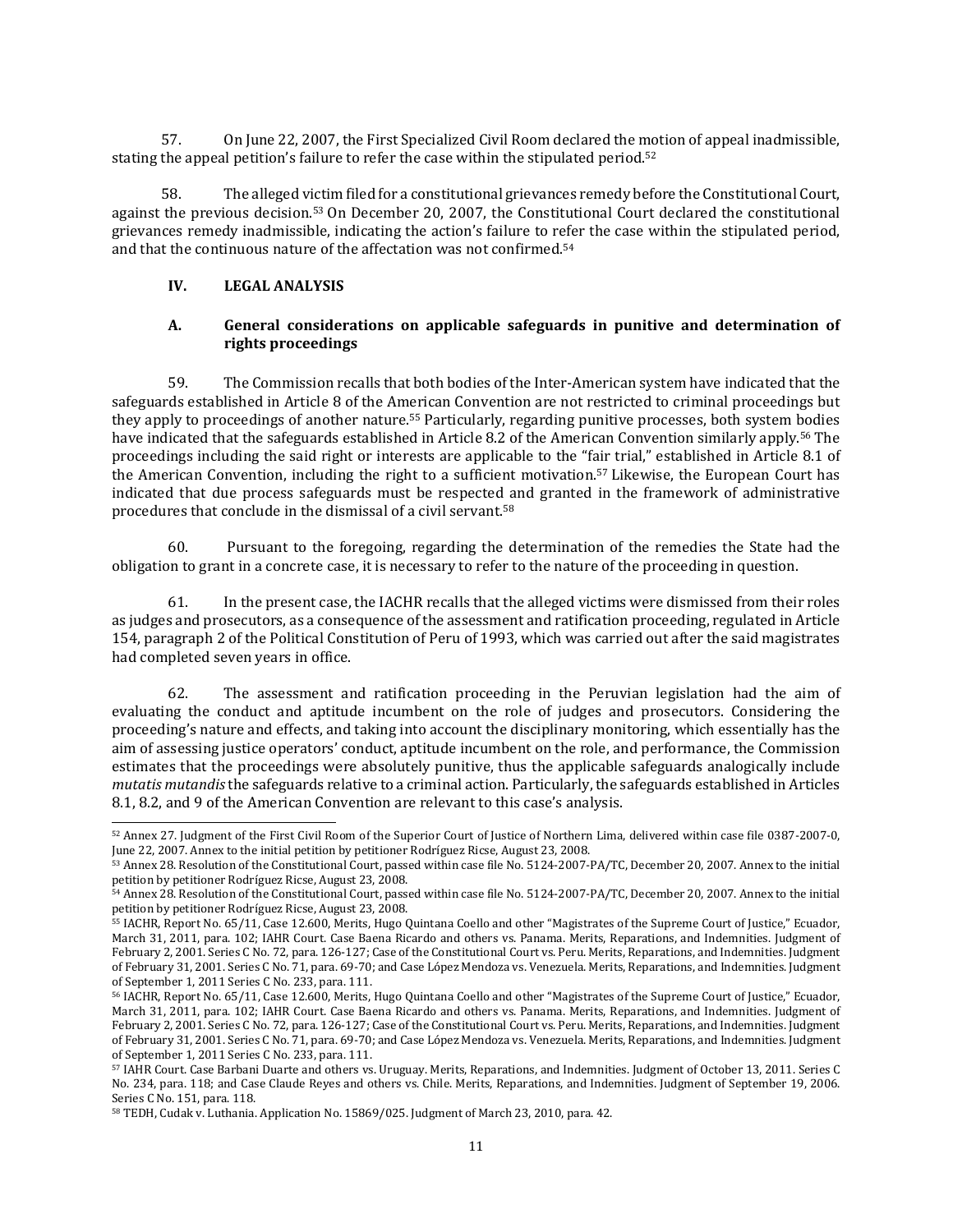63. Apart from the punitive nature, it is relevant to formulate some general considerations on the strengthened safeguards in dismissal proceedings of judges and prosecutors, as well as the safeguards applicable in ratification or re-election proceedings of justice operators.

## **1. General considerations on applicable safeguards to judicial operators, including prosecutors**

## **1.1 Judicial independence principle and judicial operators' removal**

64. The IACHR indicated that the judicial independence principle is a requirement inherent to a democratic system and an essential pre-requirement for human rights protection.<sup>59</sup> It is embodied as one of due process' safeguards and protected by Article 8.1 of the American Convention. Moreover, the said principle also includes "strengthened"<sup>60</sup> safeguards that the States have to provide for judges so as to insure their independence.<sup>61</sup> The Inter-American system's bodies have interpreted the judicial independence principle so as to include the following safeguards: Adequate appointment procedure, tenure, and safeguard against external pressures.<sup>62</sup>

65. Particularly, regarding the safeguards to insure tenure, the Court indicated that the proceedings that might culminate in the dismissal of a judicial operator shall be carried out in a way compatible with the judicial independence principle. This implies that the States shall insure that all the people exerting judicial function have the safeguards of strengthened stability, which means that the dismissal or cessation of a judge from their role might be admissible for two essential reasons: i. For presenting "clearly reprehensible" behavior, "truly serious reasons for bad behavior or lack of jurisdiction"<sup>63</sup> or ii. due to the termination of the deadline or the fulfillment of the condition established in the appointment. Provisionality does not equal free removal and it shall not imply any alteration in the safeguards' regime for the judge's good performance and in the safeguard of the parties themselves.<sup>64</sup>

66. Regarding the appointment's established term or condition, the United Nations Basic Principles relative to the judgeship's independence establish that "the judges' tenure will be insured for those appointed by administrative decision and those elected, until they reach the age of forced retirement or the term for which they were elected expires, as long as there are regulations in this regard."<sup>65</sup>

67. Justice operators' stability in their roles is closely linked to the safeguard against external and internal pressures because if they do not have permanence assurance during a determined period, they will be

<sup>59</sup> IACHR, Report on Merits 12,816, Report No. 103/13, November 5, 2013, para. 112. Citing the United Nations. Human Rights Committee. General Observation No. 32, CCPR/C/GC/32, August 23, 2007, para. 19. See Cf. Habeas Corpus under Suspension of Safeguards (Arts. 27.2, 25.1, and 7.6 of the American Convention on Human Rights.) Advisory Opinion OC-8/87, January 30, 1987. Series A No. 8, para. 30. See also, IACHR, Democracy and Human Rights in Venezuela, III. Separation and independence of the public authorities, December 30, 2009, para. 80.

<sup>60</sup> IAHR Court. Case Reverón Trujillo vs. Venezuela. Preliminary Exception, Merits, Reparations, and Indemnities. Judgment of June 30, 2009. Series C No. 197, para. 67; IACHR, Democracy and Human Rights, December 30, 2009, para. 185; IACHR, Second report on the situation of human rights defenders, December 31, 2011, para. 359.

<sup>61</sup> As an example of this, the Inter-American Court indicated that "the judges' rights" are included within the State's obligations regarding the parties subjected to proceedings before the court. Moreover, the Court has indicated that "the safeguard of not being subjected to free removal entails that the disciplinary and punitive proceedings of judges shall necessarily respect due process safeguards, and that an effective remedy shall be offered to those affected." IAHR Court. Case Apitz Barbera and others ("First Administrative Law Court") vs. Venezuela. Preliminary Exception, Merits, Reparations, and Indemnities. Judgment of August 5, 2008. Series C No. 182, para. 147.

<sup>62</sup>IACHR, Report on Independence remedies for justice operators. The Road toward Strengthening the Access to Justice and the Rule of Law in the Americas, December 5, 2013, para. 56, 109, and 184, IAHR Court. Case López Lone and others vs. Honduras. Preliminary Exception, Merits, Reparations, and Indemnities. Judgment of October 5, 2015. Series C No. 302, para. 191.

<sup>63</sup> IAHR Court. Case López Lone and others vs. Honduras. Preliminary Exception, Merits, Reparations, and Indemnities. Judgment of October 5, 2015. Series C No. 302, para. 259.

<sup>64</sup> IAHR Court. Case Apitz Barbera and others ("First Administrative Law Court") vs. Venezuela. Preliminary Exception, Merits, Reparations, and Indemnities. Judgment of August 5, 2008 Series C No. 182, para. 43.

<sup>65</sup> See principle 12, United Nations Basic Principles relative to the judgeship's independence, Adopted by the Seventh Conference of the United Nation on Prevention of Crime and the Treatment of Offenders, held in Milan from August 26 to September 6, 1985, and confirmed by the General Assembly on its resolutions 40/32 of November 29, 1985 and 40/146 of December 13, 1985.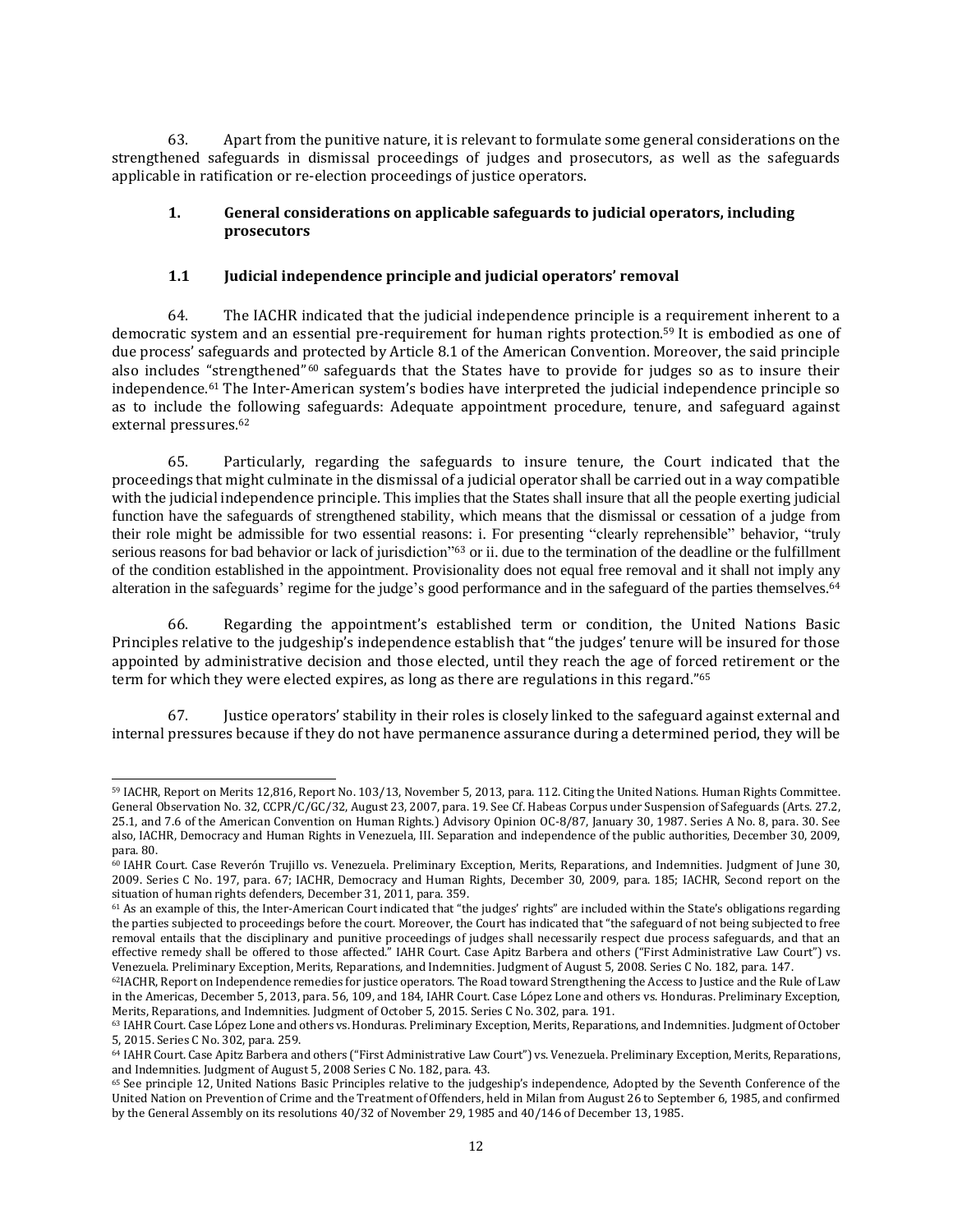vulnerable to pressures of different sectors, mainly from those who have the power to decide on their dismissals.

68. By virtue of the foregoing, the Commission reiterates that the States shall insure that all the people exerting judicial function have strengthened stability safeguards. Moreover, except for the commission on serious disciplinary offenses, the stability in the role shall be respected by the established term or condition in the appointment, without distinction between professional judges and those who are in the judicial function in a temporary or provisory way. The eventual temporariness or provisionality shall be established by a specific term or condition of the judgeship's exercise, so as to insure that these judges will not be dismissed due to the judgments they deliver or by virtue of the arbitrary decisions of administrative or judicial bodies.

#### **1.2 General consideration on prosecutors' strengthened stability**

69. The Commission estimates that the judges' strengthened stability principle is also applicable to prosecutors, since they have a supplementary role to the judge regarding justice administration, as they promote criminal proceedings, investigate crimes, and fulfill other public interest functions. In the absence of sufficient safeguards, this can favor their receiving internal and external pressures because of the decisions they take.<sup>66</sup>

70. Regarding the United Nations Guidelines on the Role of Prosecutors, they establish that "the States will insure that prosecutors are able to fulfill their professional functions, without their being the victims of intimidation, restrictions, harassment, wrongful interference or unjustified risk of falling into civil, criminal, or another kind of responsibility."<sup>67</sup>

71. Likewise, the Bordeaux Declaration on judges and prosecutors in a democratic society establishes that:

The Public Ministry's independence constitutes an essential corollary to the judicial branch's independence (...) The Public Ministry's independence is essential for the accomplishment of its mission (...) Along the lines of the judges' independence, the independence that has to be acknowledged to the public ministry does not constitute a prerogative or privilege granted in the interest of its members but a safeguard for a fair, impartial, and effective justice that protects public and private interests of the people affected.

(...) the proximity and complementarity of the judges and prosecutors' mission impose similar requests and safeguards in the statute area and the working conditions, particularly with regard to initial selection, education, career development, discipline, transferring, remuneration, termination of functions, and freedom to create professional associations.<sup>68</sup>

72. Moreover, the Consultative Council of European Prosecutors of the Council of Europe indicated in its Opinion No. 9 that:

The independence and autonomy of the public prosecutor's office constitute an essential corollary to the judicial branch's independence. Therefore, it is important to promote the general tendency for improving independence and effective autonomy of the public prosecutor's office's services (...)

Prosecutors shall be autonomous regarding the adoption of decisions and shall carry out their functions without experiencing external pressures or interference, taking into account the principles of separation of powers and responsibility.<sup>69</sup>

<sup>66</sup> See for example, IACHR, Integral protection policies for defenders, OEA/Ser.L/V/II.Doc.207/17, December 29, 2017, para. 47.

<sup>67</sup> United Nations. Guidelines on the Role of Prosecutors. Approved by the Eighth Conference of the United Nations on Prevention of Crime and the Treatment of Offenders, held in Havana (Cuba) from August 27 to September 7, 1990.

<sup>68</sup> Consultative Council of European Judges and Consultative Council of European Prosecutors. Bordeaux Declaration on judges and prosecutors in a democratic society, Strasbourg, December 8, 2009, para. 10, 27, and 37.

<sup>69</sup> Consultative Council of European Prosecutors, Opinion No. 9 (2014), Rome Charter, paragraphs IV and V.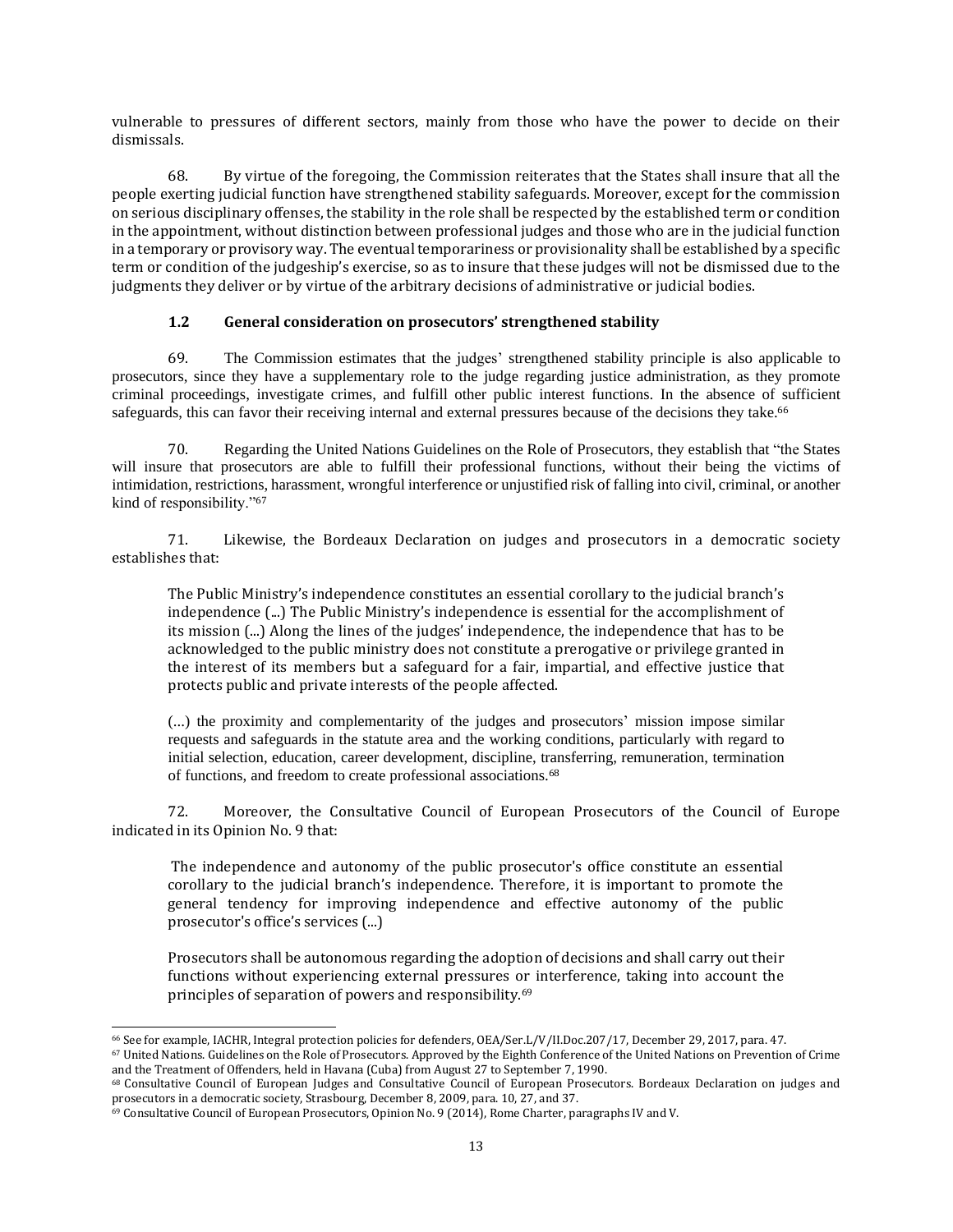73. In view of the previous considerations, the IACHR estimates that the standards cited in the previous section are applicable to prosecutors, who due to the nature of their function, shall have strengthened stability in their role, as a safeguard for the independence of their work, and shall only be replaced if they commit serious offenses or the established deadline or term of their appointment is met, in an assimilated way to judges.

# **1.3 Ratification proceedings for judges and prosecutors**

74. By means of its monitoring mechanisms, the IACHR made reference to re-election and ratification proceedings of justice operators. Particularly, the IACHR indicated that it is desirable one single appointment of justice operators for a determined period assuring the permanence in the role during the indicated time or condition. Moreover, the Commission considered that the legal possibility of being subjected to a subsequent confirmation to stay in the role or be elected is a vulnerability aspect of the independence of judges and magistrates. The Commission indicated that it is preferable that justice operators not be subjected to re-election or ratification proceedings, especially when the possibility of confirming the role, or not, to the justice operator might be discretionary.<sup>70</sup>

75. Regarding the previous aspect, the Commission considered that, apart from the fact of how troublesome discretion might be in a re-election or ratification system, the justice operator pretending to be re-elected or ratified in his or her functions runs the risk of behaving in such a way that he or she gets the support of the authority in charge of the said decision, or that his or her behavior is seen in this way by the parties.<sup>71</sup>

76. The United Nations' Special Rapporteur on the independence of magistrates and attorneys indicated that in the United States, where magistrates'' re-election is foreseen, automatic re-election could be favored, unless there was a serious offense duly established by a disciplinary proceeding that respects all the safeguards of a fair trial.<sup>72</sup>

77. Taking into account the previous standards, the Commission estimates that the ratification proceedings of magistrate prosecutors and judicial operators shall be exclusively oriented toward ensuring accountability on the part of the said public workers and determining their aptitude with objective criteria and, due to the absolutely punitive nature and its impact on judicial independence, in accordance with due process safeguards acknowledged in the American Convention, through previously established causes, which are pursuantto the lawfulness principle. The absence of ratification of prosecutors and magistrates, based on vague criteria that provide a wide discretion margin of the authority in charge, affects the independence that shall be granted to them when carrying out their functions.

78. In the light of the parties' positions and the established rights, and taking into account the general considerations stated so far, the Commission will analyze the concrete cases in the following order: 1. The right to previously know the issued indictment in a detailed way and to have the appropriate time and means for defense: 2. The right to have duly motivated decisions and the lawfulness principle; and 3. The right to resort to the judgment and legal protection. Finally, the IACHR will refer to the right to access public function.

<sup>70</sup> IACHR, Independence remedies for justice operators. The Road toward Strengthening the Access to Justice and the Rule of Law in the Americas. OEA/Ser.L/V/II.Doc. 44, December 5, 2013, para. 87.

<sup>71</sup> IACHR, Independence remedies for justice operators. The Road toward Strengthening the Access to Justice and the Rule of Law in the Americas. OEA/Ser.L/V/II.Doc. 44, December 5, 2013, para. 88.

<sup>72</sup> United Nations. General Assembly, Promotion and protection of all human, civil, political, economic, social, and cultural rights, including the right to development. Report by the Special Rapporteur on the independence of magistrates and attorneys, Leandro Despouy, Addition. Mission in Guatemala, A/HRC/11/41/Add.3, October 1, 2009, para. 110.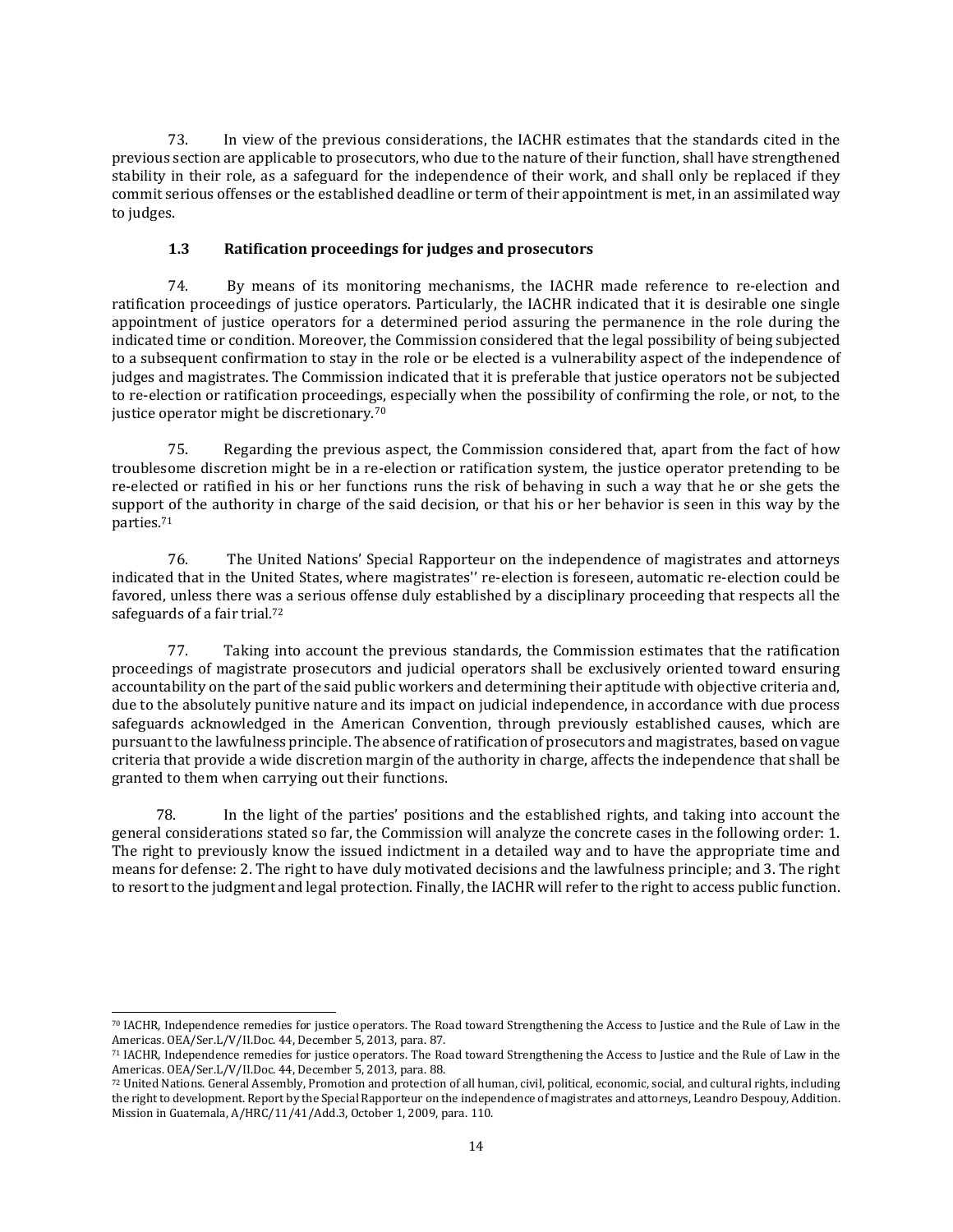#### **B. Right to a fair trial, lawfulness principle, and legal protection**

#### **1. Right to previously know the issued indictment<sup>73</sup> in a detailed way and to have the appropriate time and means for defense<sup>74</sup>**

79. The Commission recalls that the right to defense implies that the person subjected to a proceeding, including an administrative one, has to be able to effectively defend his or her interests or rights and under "conditions of equality of arms (...) being fully informed about the accusations against him or her."75 The Court indicated that the right to defense has to necessarily be allowed to be enforced from the moment a person is pointed as potential author or accomplice of an illicit act, and it only finishes at the end of the proceeding.<sup>76</sup> Pursuant to the foregoing, this is equally applicable to proceedings entailing a punishment.

80. The IACHR observes that in this case, during the assessment and ratification proceeding, the NCM never brought charges or issued indictments against the alleged victims and neither were they notified of reports or claims against them that would allow them to submit evidence or arguments. The Commission recalls that the design of the assessment and ratification proceeding, as it was included in the legal framework in force from the non-ratification of the alleged victims of this case, did not foresee the bringing of charges or the issue of indictments that would allow magistrates get to know the reasons that could base the ratification or non-ratification decision by the National Council of the Magistracy, which absolutely prevents them from defending themselves or submitting evidence, since they were not aware of the charges considered to assess them. In this way, notwithstanding that if some of the alleged victims could access to the previous interview, the latter cannot be understood as an appropriate defense mechanism in the referred circumstances of not acknowledging the specific reasons for the potential decision to non-ratify them. As it will be later analyzed regarding the lawfulness principle, the IACHR observes that the legally established criteria for the assessment proceeding cannot make up, in abstract, for the absence of an individualized notification with a real possibility of defense, on the aspects analyzed and that will determine their potential non-ratification, in a concrete case.

81. By virtue of the foregoing, the IACHR concludes that the State violated Articles 8.2 b) and 8.2 c) of the American Convention, in relation to Articles 1.1 and 2 of this document, to the detriment of Jorge Luis Cuya Lavy, Jean Aubert Díaz Alvarado, Marta Silvana Rodríguez Ricse, and Walter Antonio Valenzuela Cerna.

#### **2. Regarding the right to have duly motivated decisions<sup>77</sup> and the freedom from ex post facto laws principle<sup>78</sup>**

82. The IACHR indicated that, in the framework of disciplinary proceedings against justice operators, there shall be clear regulation on the dismissal causes and proceedings, and their absence, apart from promoting doubt on independence, can lead to arbitrary acts of abuse of power, with a direct impact on due process rights and lawfulness.<sup>79</sup> The Commission stated that the fulfillment of the lawfulness principle

<sup>73</sup> Article 8.2 b establishes that the right to previous and detailed communication for the person accused of the indictment issued.

<sup>74</sup> Article 8.2 c refers to the concession of time and the appropriate means to the person accused due to his or her defense's preparation. <sup>75</sup> IAHR Court. Legal Condition and Rights of Undocumented Migrants. Advisory Opinion OC-18/03, September 17, 2003. Series A No. 18, para. 117.

<sup>76</sup> IAHR Court, Case Barreto Leiva vs. Venezuela. Merits, Reparations, and Indemnities. Judgment of November 17, 2009. Series C No. 206. Para. 29. Citing *mutatis mutandis* IAHR Court, Case Suárez Rosero vs. Ecuador. Judgment of November 12, 1997. Series C No. 35, para. 71; and Case Heliodoro Portugal vs. Panama. Preliminary Exceptions, Merits, Reparations, and Indemnities. Judgment of August 12, 2008. Series C No. 186, para. 148.

<sup>77</sup> Article 8.1 of the American Convention establishes that every person has the right to be heard, with the proper safeguards and within a reasonable term of time, by the competent judge or court, independent and impartial, previously established by the law, in the determination of any criminal accusation made against them, or for the determination of their rights and obligations of civil, fiscal or other nature.

<sup>78</sup> Article 9 establishes that nobody can be convicted of actions or omissions that, at the moment of committing them, were not criminal, according to applicable law. The most serious penalty imposed shall be the one applicable at the moment of the crime. If after the crime is committed, the law orders to impose a lighter penalty, the criminal will benefit from it.

<sup>79</sup> IACHR, Independence remedies for justice operators. The Road toward Strengthening the Access to Justice and the Rule of Law in the Americas, OEA/ser.L/V/II.Doc.44, December 5, 2013, para. 206 and 207.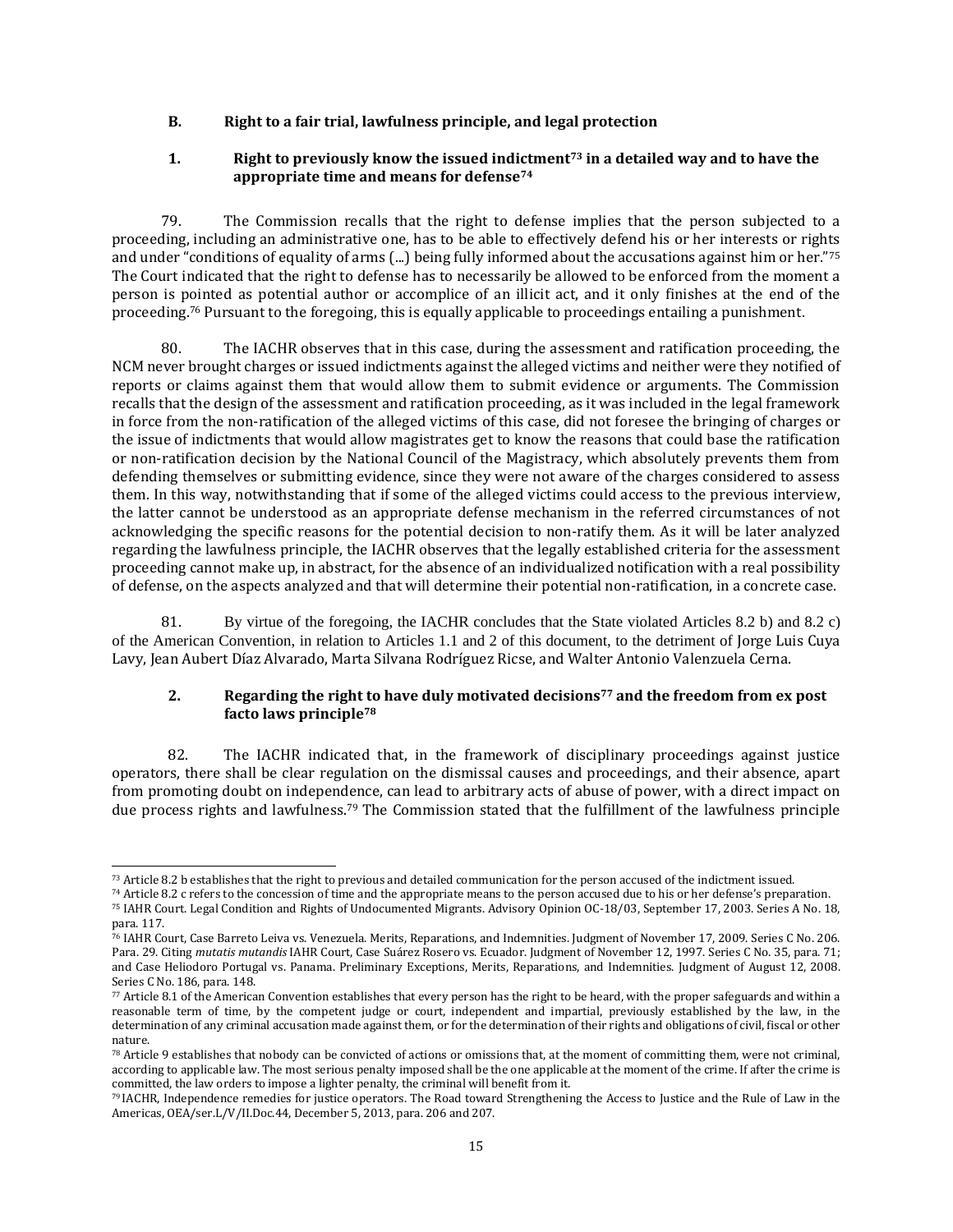allows people to effectively determine their conduct pursuant to law.<sup>80</sup> According to the IACHR, "the lawfulness principle has a specific development in its typicality, which insures, in the one hand, the individual freedom and security, since it establishes in an advanced, clear, and unequivocal way which conduct is to be punished and, in the other hand, it protects legal security."<sup>81</sup>

83. Furthermore, the duty of motivation is translated into "the reasoned justification" that allows the judge to come to a conclusion.<sup>82</sup> Both the Court and the Commission have emphasized that the requirement of an appropriate level of motivation is highly relevant, since the disciplinary control —and in this case, the assessment and ratification proceeding with absolutely punitive consequences— has the aim of assessing the conduct, aptitude incumbent on the role, and performance of public workers, thus, it is in the motivation itself where it is necessary to analyze the conduct charged and the proportionality of the punitive consequence.<sup>83</sup>

84. Moreover, the Commission recalls that the duty of motivation has an intrinsic relationship with the lawfulness principle, since the causes leading to a punishment —particularly to the consequence of not continuing in the role of judge or prosecutor— shall be established in the State's legal framework pursuant to the standards aforementioned, the argumentation of a judgment shall allow knowing "the facts, motives, and regulations on which the authority was based to adopt a decision."<sup>84</sup> In this sense, it is the motivation of a punitive decision the one that allows understanding the way in which the facts supported the proceeding, adjust to or fall into the field of the appealed causes. The motivation proves to the parties that they were heard and provides them of the possibility of criticizing the resolution and achieving a new examination of the matter before the higher courts.<sup>85</sup>

85. Likewise, the IACHR established that the "utmost severity principle" of the dismissal punishment of a judge implies that only "clearly reprehensible," "truly serious reasons for bad behavior or lack of jurisdiction" conducts are admissible. <sup>86</sup> The protection of the judicial independence demands that the dismissal of judges be considered as *ultima ratio* in legal disciplinary matters. <sup>87</sup> Justice operators' tenure implies that the dismissal corresponds to quite serious conduct, while other punishments can be observed as malpractice or negligence before events. <sup>88</sup> The Commission considers that these assessments are equally applicable to the non-ratification decision of a judge or prosecutor, in the terms regulated in the Peruvian case, at the moment of the non-ratification of the alleged victims. This, as long as the said decision, in practice, has the same absolutely punitive effect of preventing them from continuing in their roles, for reasons of absence of aptitude incumbent on the role for that effect.

86. In this case, the Commission could verify that the resolutions passed by the NCM were unmotivated at the moment of ordering the non-ratification of the alleged victims. The State itself recognized

<sup>80</sup> IACHR, Report on Terrorism and Human Rights, OEA/SER.L/V/II.116, Doc. 5. rev. 1, corr., October 22, 2002, para. 225, and Executive Summary, para. 17.

<sup>81</sup> IACHR, Petition and Pleadings before the Inter-American Court on Human Rights in case De la Cruz Flores vs. Peru; mentioned in: IAHR Court, Case De la Cruz Flores vs. Peru, Judgment of November 18, 2004 (Merits, Reparations, and Indemnities), Series C. No. 115, para. 74. 82 IAHR Court, Case Maldonado Ordoñez vs. Guatemala. Preliminary Exception, Merits, Reparations, and Indemnities. Judgment of May 3, 2016. Series C No. 311, para. 87.

<sup>83</sup> IAHR Court, Case Maldonado Ordoñez vs. Guatemala. Preliminary Exception, Merits, Reparations, and Indemnities. Judgment of May 3, 2016. Series C No. 311, para.

<sup>84</sup> IACHR, Report No. 103/13, Case 12,816, Merits Report, Adán Guillermo Lopez Lone and others, Honduras, para. 145.

<sup>85</sup> IAHR Court. Case Apitz Barbera and others ("First Administrative Law Court") vs. Venezuela. Preliminary Exception, Merits, Reparations, and Indemnities. Judgment of August 5, 2008, Series C No. 182, para. 78.

<sup>86</sup> IAHR Court. Case López Lone and others vs. Honduras. Preliminary Exception, Merits, Reparations, and Indemnities. Judgment of October 5, 2015. Series C No. 302, para. 259.

<sup>87</sup> IAHR Court. Case López Lone and others vs. Honduras. Preliminary Exception, Merits, Reparations, and Indemnities. Judgment of October 5, 2015. Series C No. 302, para. 259; IACHR, Report No. 38/16, Case 12,768, Merits, Omar Francisco Canales Ciliezar, Honduras, August 31, 2016, para. 71 ff. See also IACHR, Independence remedies for justice operators. The Road toward Strengthening the Access to Justice and the Rule of Law in the Americas, OEA/Ser.L/V/II.Doc.44, December 5, 2013, para. 211. In the said report, the IACHR considered that "the legal provisions establish administrative punishments, such as dismissals, shall be subjected to the most strict lawfulness discernment. The said regulations include a punishment of extraordinary seriousness and restrict the enforcement of rights. Moreover, given that the regulations constitute an exception to judicial stability, they can affect the principles of independence and legal autonomy."

<sup>88</sup> IAHR Court. Case López Lone and others vs. Honduras. Preliminary Exception, Merits, Reparations, and Indemnities. Judgment of October 5, 2015. Series C No. 302, para. 199. IACHR, Report No. 26/18, Case 12,839. Merits. Ricardo Vaca Andrade. Ecuador. March 2, 2018, para. 107.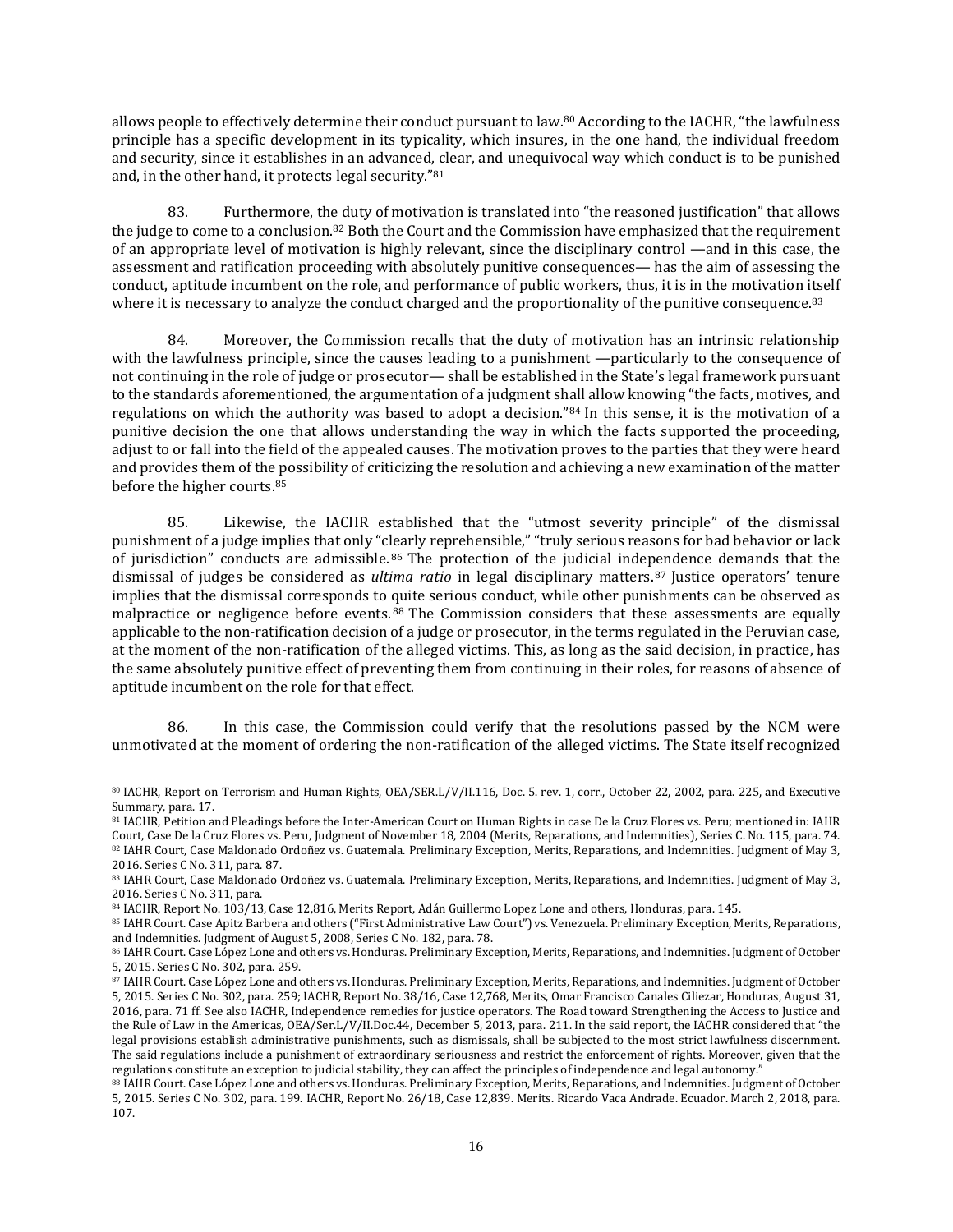that the absence of motivation might have affected the alleged victims' rights. The Commission considers that the complete absence of a motivation constitutes in itself a violation of fair trial, included in Article 8.1 of the Convention.

87. Furthermore, the Commission takes cognizance that in the legal framework of the assessment and ratification proceeding, they did not establish the duly delimitated causes that would allow the alleged victims to understand the concrete conduct assessed by the NCM and which of them might be considered as serious offenses, justifying the non-ratification, and, thus, the non-permanence in the role. The regulations are limited to indicate the aspects to assess by the NCM, which were "the conduct and aptitude incumbent on the role in the role's fulfillment," considering as base, in generic terms, "judicial production, merits, and reports of Bar Associations and background on their conduct." Moreover, the assessment and ratification proceeding was qualified as a confidence vote in the applicable legal framework and the case law of the Constitutional Court of Peru, so the decision of ratifying a magistrate was adopted "according to the criterion of each councilor" voting at the NCM's respective session.

88. The Commission estimates that the discretion of councilors, in the interviews' framework, allowed them, as some petitioners alleged and the State did not dispute, to ask questions on matters unrelated to the judicial function, such as sexual preference, reasons for single state, or questions on their judicial activities as the reasons for the filing of certain complaints.

89. The Commission considers that, in the present case, the absence of clearly delimitated causes, the absence of motivation of the resolutions determining the non-ratification of the alleged victims, and the discretion granted to each councilor, considering the assessment and ratification proceeding as a confidence vote, were incompatible with the justice operators' strengthened stability principle, since the petitioners were subjected to an absolutely punitive proceeding, during which they made use of a control based on the "convenience" of the magistrates' permanence in their roles, and there was no purely legal monitoring as there shall be in cases like these so as to insure true accountability and the judicial operators' aptitude incumbent on the role, based on objective criteria.

90. By virtue of the previous considerations, the IACHR estimates that the Peruvian State violated the right to have motivated decisions and the lawfulness principle established in Articles 8.1 and 9 of the American Convention, in relation to Articles 1.1 and 2 of this document, to the detriment of Jorge Luis Cuya Lavy, Jean Aubert Díaz Alvarado, Marta Silvana Rodríguez Ricse, and Walter Antonio Valenzuela Cerna.

# **3. The right to appeal the judgment<sup>89</sup> and legal protection<sup>90</sup>**

91. The ICHR recalls that the right to appeal against a judgment is part of the legal due process of a disciplinary punitive proceeding<sup>91</sup> and it is a principal safeguard aiming at preventing the consolidation of an unfair situation.<sup>92</sup> Regarding the scope of the right to appeal, both the IACHR and the Court have indicated that it implies an examination conducted by a different judge or court and of a higher rank, regarding findings of fact and law of the appealed to decision.<sup>93</sup> It shall be admissible before the judgment is considered *res judicata*, it shall be solved within a reasonable term, it shall be timely and effective, i.e. it shall provide a result or response to its original aim. Moreover, it must accessible, without requiring further formalities that might turn this right into something illusory.<sup>94</sup>

<sup>89</sup> Article 8. 2 h establishes the "right to resort to the judgment before a judge or a superior court."

<sup>90</sup> Article 25.1 of the Convention establishes that: Every person has the right to a simple and fast remedy or to any other type of effective remedy before the competent judges or court, that protects them against acts violating their fundamental rights acknowledged by the Constitution, the law of the present Convention, even when said violation is committed by people acting exercising their official functions. <sup>91</sup> IACHR, Independence remedies for justice operators. The Road toward Strengthening the Access to Justice and the Rule of Law in the Americas, OEA/ser.L/V/II.Doc.44, December 5, 2013, para. 235; IAHR Court, Case Vélez Loor vs. Panama. Preliminary Exceptions, Merits, Reparations, and Indemnities. Judgment of November 23, 2010. Series C No. 218. Para. 179.

<sup>92</sup>IACHR, Report No. 33/14, Case 12,820, Manfred Amrhein and others, Costa Rica. April 4, 2014, para. 186.

<sup>93</sup>IACHR, Report No. 33/14, Case 12,820, Manfred Amrhein and others, Costa Rica. April 4, 2014, para. 186.

<sup>94</sup>IACHR, Report No. 33/14, Case 12,820, Manfred Amrhein and others, Costa Rica. April 4, 2014, para. 186 ff.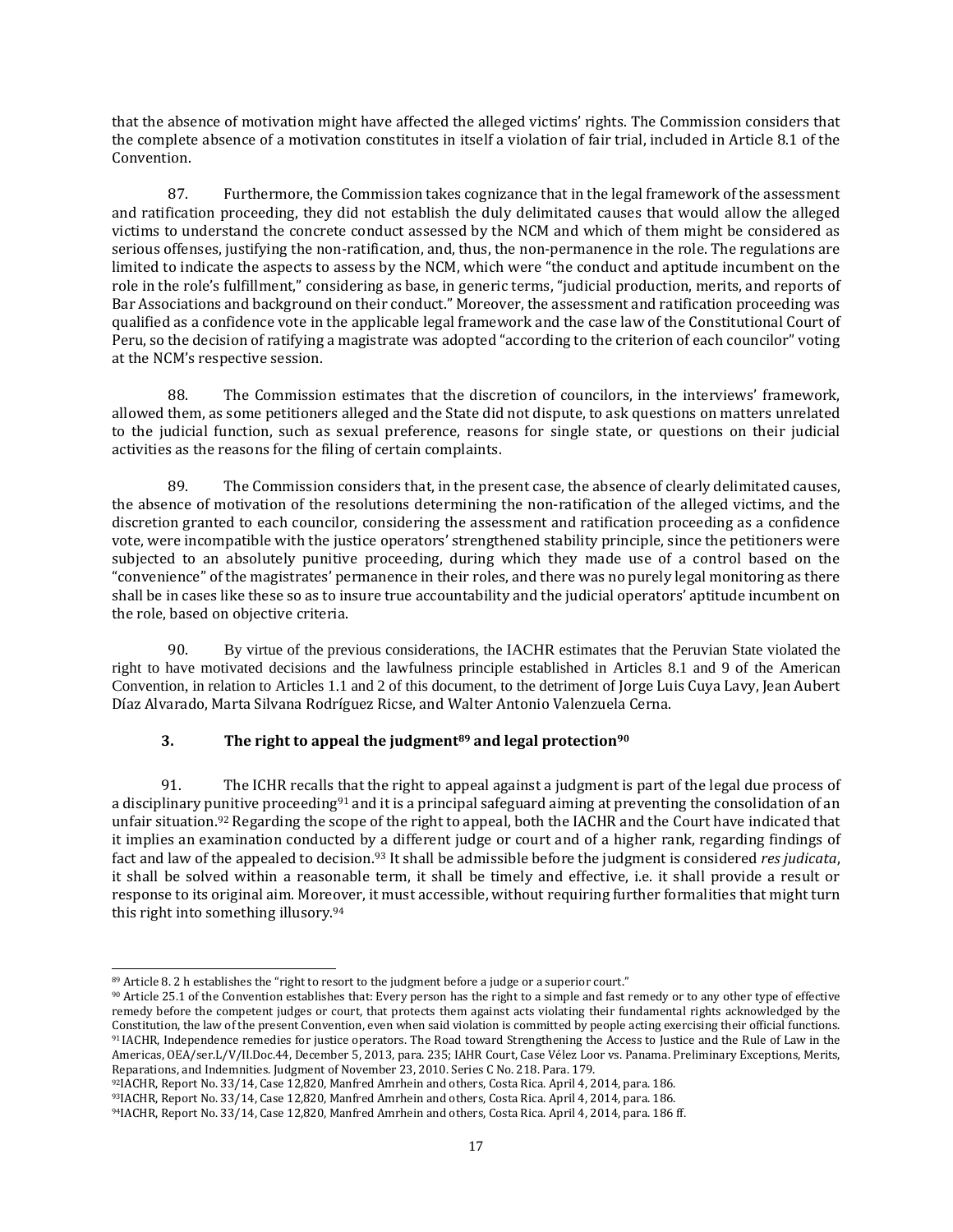92. Finally, the IACHR recalls that the State had the general obligation to provide effective judicial remedies to the people alleging they are the victims of human rights violations (Article 25), which shall be substantiated pursuant to legal due process regulations (Article 8.1). For an effective remedy to exist it is not sufficient for it to be legally foreseen but it must be really suitable for establishing if a human rights violation was committed and provide what is necessary to solve it.<sup>95</sup> Moreover, the Court indicated that the confusion and contradiction in domestic regulations might place the alleged victims in a vulnerability situation, as they cannot have a simple and effective remedy as a consequence of contradictory regulations.<sup>96</sup>

93. In the present case, the IACHR recalls that the legal framework in force established that "at legal court, the NCM's decisions could not be overturned" in matters of assessments and ratifications of judges and prosecutors, and it also indicated that the said decisions were "unchallengeable." The foregoing implies that, atthe time ofthe facts, there was no remedy in the Peruvian legislation that would allow an integral review of the NCM's resolutions and there was no possibility of filing for a judicial remedy in view of a potential human rights violation included in the said resolutions.

94. In spite of the abovementioned, the Commission takes cognizance that the alleged victims Cuya Lavy, Díaz Alvarado, and Rodríguez Ricse filed for an appeal petition against the NCM's resolution, through which their non-ratification was ordered.

95. In the case of Jorge Luis Cuya Lavy, the motion of appeal was rejected, since it was considered thatthe NCM's resolutions could not be overturned, regarding the assessment and ratification of judges. Finally, the special remedy was declared inadmissible, since it was estimated that the ratification function could only be exceptionally overturned in the cases of irregular exercise.

96. In the case of Jean Aubert Díaz Alvarado and Marta Silvana Rodriguez Ricse, both of them were not ratified in 2001 and they filed for a motion of appeal in 2006, when this possibility was enabled due to the judicial change of December 2004; however, the Constitutional Court finally rejected them, since it estimated that the actions were prescribed as the 60-day deadline, which was foreseen in Article 44 of the Code of Constitutional Procedure, expired.

97. The Commission takes cognizance of what the State indicated regarding the fact that the writ of amparo was effective in other cases similar to the petitioners'; however, the State also acknowledged that during the time of the events, "the legislation and case law were completely divided," which produced uncertainty on the amparo's legal basis, or not, when the legal framework explicitly denied that possibility, but in practice, some judicial bodies did accept its legal basis against the assessment and ratification resolutions of the NCM.

98. Due to the foregoing, the Commission estimates that the alleged victims did not have a remedy to challenge the decision ordering their non-ratification in their roles as judges and prosecutors, and that produced their dismissals, denying them the possibility of an integral review of both the facts and the law of the decision. Furthermore, neither did they have the effective judicial remedy foreseen in the American Convention to achieve the protection of the allegedly violated human rights.

99. By virtue of the previous reasons, the Commission concludes that the Peruvian State violated the right to appeal against a judgment and the right to legal protection established in Articles 8.2 h) and 25.1 of the American Convention, in relation to the obligations established in Articles 1.1 and 2 of this document, to the detriment of Jorge Luis Cuya Lavy, Jean Aubert Díaz Alvarado, Marta Silvana Rodríguez Ricse, and Walter Antonio Valenzuela Cerna.

<sup>95</sup> IAHR Court, Case Workers dismissed from Congress (Aguado Alfaro and others). Judgment on Preliminary Exceptions, Merits, Reparations, and Indemnities. Judgment of November 24, 2006. Series C No. 158. Para. 125; IAHR Court, Case Yakye Axa Indigenous Community. Judgment of June 17, 2005. Series C No. 125. Para. 61; IAHR Court, Case "Cinco Pensionistas". Judgment of February 28, 2003. Series C No. 98. Para. 136.

<sup>96</sup> IAHR Court. Case Maldonado Ordóñez vs. Guatemala. Preliminary Exception, Merits, Reparations, and Indemnities. Judgment of May 3, 2016. Series C No. 311, para. 120.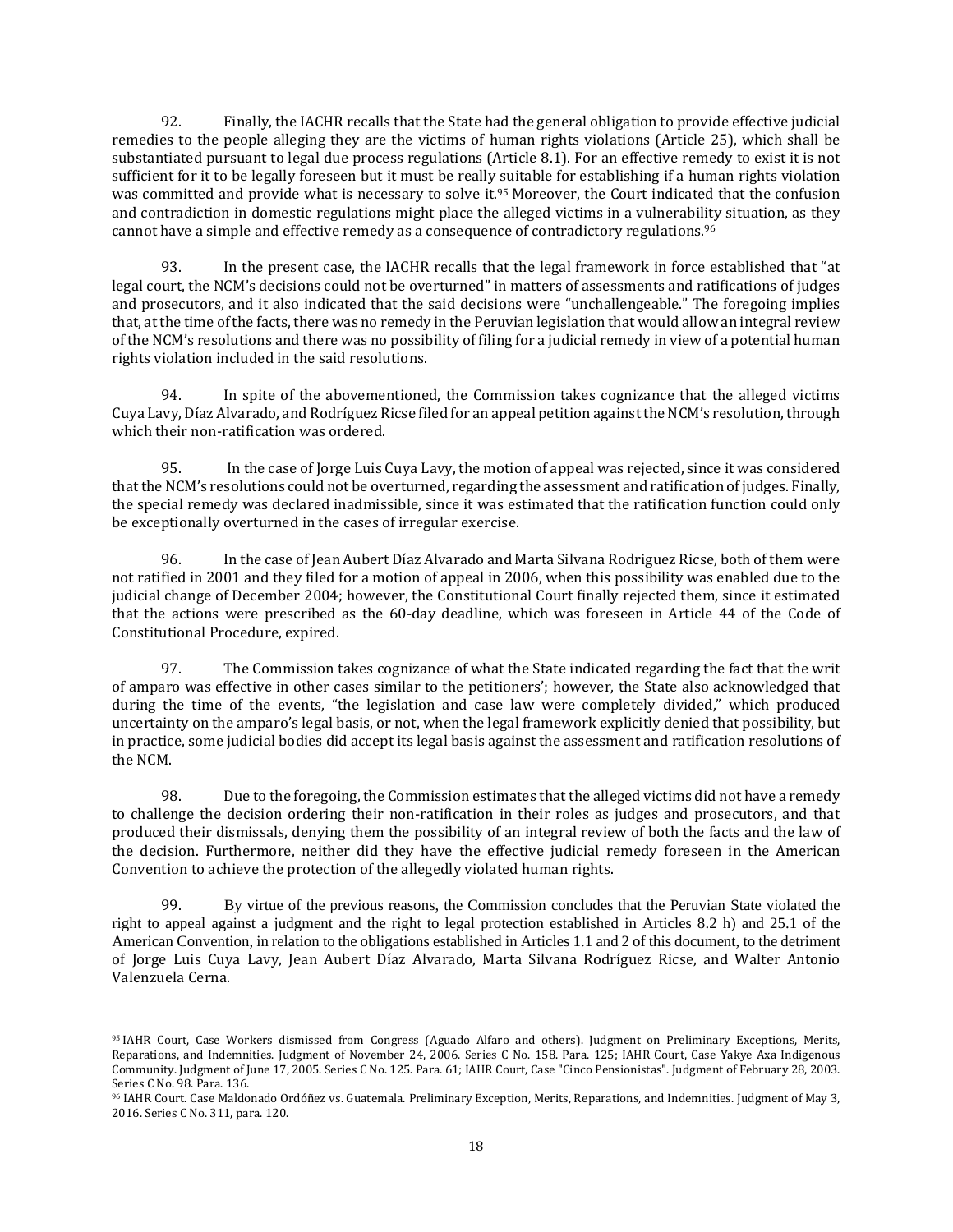#### **C. Political rights<sup>97</sup>**

100. Article 23.1 c) establishes the right of judges to access public roles "under equality conditions." The Court interpreted this article, indicating that when the judges' permanence in their roles is arbitrarily affected, this constitutes a violation of the right to judicial independence, included in Article 8.1 of the American Convention, together with the right to access to and permanence in a public role under general equality conditions, established in Article 23.1 c)."<sup>98</sup>

101. The Commission estimates that the indicated standard is applicable to prosecutors, in the light of what was indicated in this report regarding the judges' strengthened stability safeguards are also applicable to and shall protect prosecutors, in order to insure the independence in their roles' fulfillment.

102. Just as it was established in previous paragraphs, in the present case, it is stated that the alleged victims were dismissed from their roles during an arbitrary proceeding, in which different violations of due process and the lawfulness principle were committed in the terms described throughout this report on merits, so in observance of the indicated criterion in the previous paragraph, the Commission considers that the State also violated Article 23.1 c) of the American Convention to the detriment of the petitioners.

103. By virtue of the foregoing, the Commission considers that the State violated Article 23.1 c) of the American Convention, in relation to Article 1.1 of this document, to the detriment of Jorge Luis Cuya Lavy, Jean Aubert Díaz Alvarado, Marta Silvana Rodríguez Ricse, and Walter Antonio Valenzuela Cerna.

# **V. CONCLUSIONS AND RECOMMENDATIONS**

104. Based on the findings of fact and law, the Inter-American Commission concluded that the State was responsible for violating the rights to appeal against a judgment, the lawfulness principle, and the right to legal protection, established in Articles 8.1, 8.2 b), 8.2 c), 8.2 h) 9, 23.1 c), and 25.1 of the American Convention on Human Rights, in relation to the obligations established in Articles 1.1 and 2 of this document, to the detriment of Jorge Luis Cuya Lavy, Jean Aubert Díaz Alvarado, Marta Silvana Rodríguez Ricse, and Walter Antonio Valenzuela Cerna.

105. Based on the analysis and conclusions of this report,

# **THE INTER-AMERICAN COMMISSION ON HUMANRIGHTS RECOMMENDS THE STATEOF PERU TO:**

1. Reinstate the victims in a position similar to the one they had, with the same remuneration, social benefits, and a standing equivalent to the one they would have today if they had not been dismissed. If it is not the victims' will or there are objective reasons to impede his reinstatement, the State shall pay a compensation for that reason, which is apart from the reparations relative to pecuniary and moral damages included in recommendation number two.

2. Integrally make up for the consequences of the violations established in this report, including both pecuniary and non-pecuniary damage.

3. Adopt the necessary non-recurrence measures to prevent similar facts from happening in the future. Particularly, insure the application of due process regulations, in the framework of assessment and ratification proceedings for judges and prosecutors, stipulating legislative measures, and of another kind, which are necessary to insure that the proceedings referred to comply with the standards described in this report. Particularly, the State shall carry out legislative and practice changes necessary to: i) Insure that the

<sup>97</sup> Article 23 of the American Convention establishes that: 1. All citizens shall have the following rights and opportunities: (...) c. To have access to, in general equality conditions, the public functions of their country. 2. The law can regulate the enforcement of rights and opportunities referred to in the previous paragraph, particularly for reasons regarding age, nationality, residence, language, education, civil or mental capacity, or conviction, by a competent judge in criminal action.

<sup>98</sup> IACHR, Report No. 72/17, Case 13,019. Merits. Eduardo Rico. Argentina. July 5, 2017, para. 124. IAHR Court. Case López Lone and others vs. Honduras. Preliminary Exception, Merits, Reparations, and Indemnities. Judgment of October 5, 2015. Series C No. 302, para. 192.